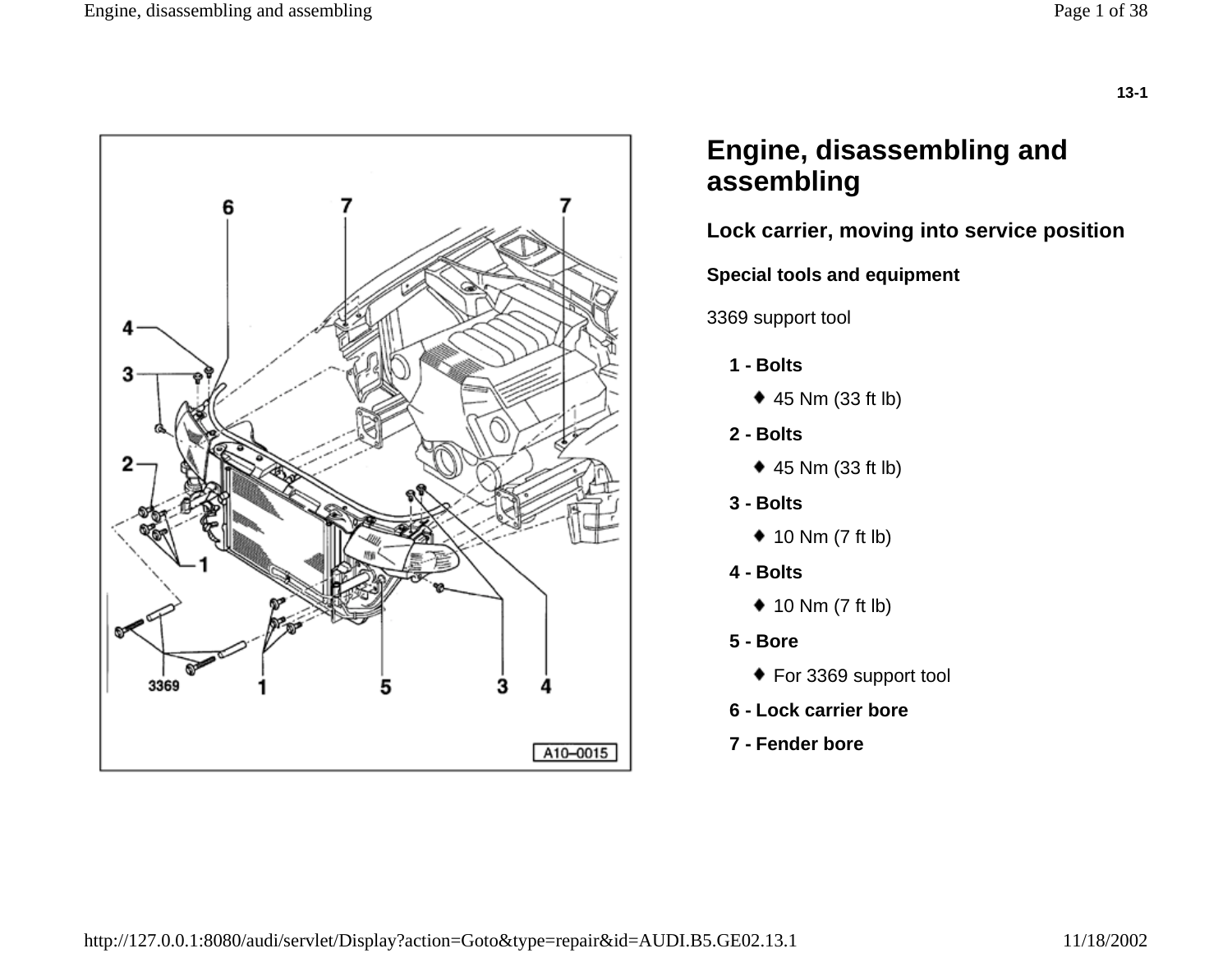

- Remove front bumper.
- *Repair Manual, Body Exterior, Repair Group 63*
- Remove 3 quick-release screws on front of noise insulation panel.
- Unbolt air guide between lock carrier and air filter at lock carrier.
- If installed, remove retaining clamps for wiring harness on left side of radiator frame.
- Remove bolt -2- and install 3369 support tool.
- Install 3369 support tool into left bore -5-.
- Remove bolts -1- and -3-.
- Remove bolts -4- and pull lock carrier out to stop.
- To secure lock carrier, install appropriate M6 bolts into rear bored holes of lock carrier -6- and fender -7-.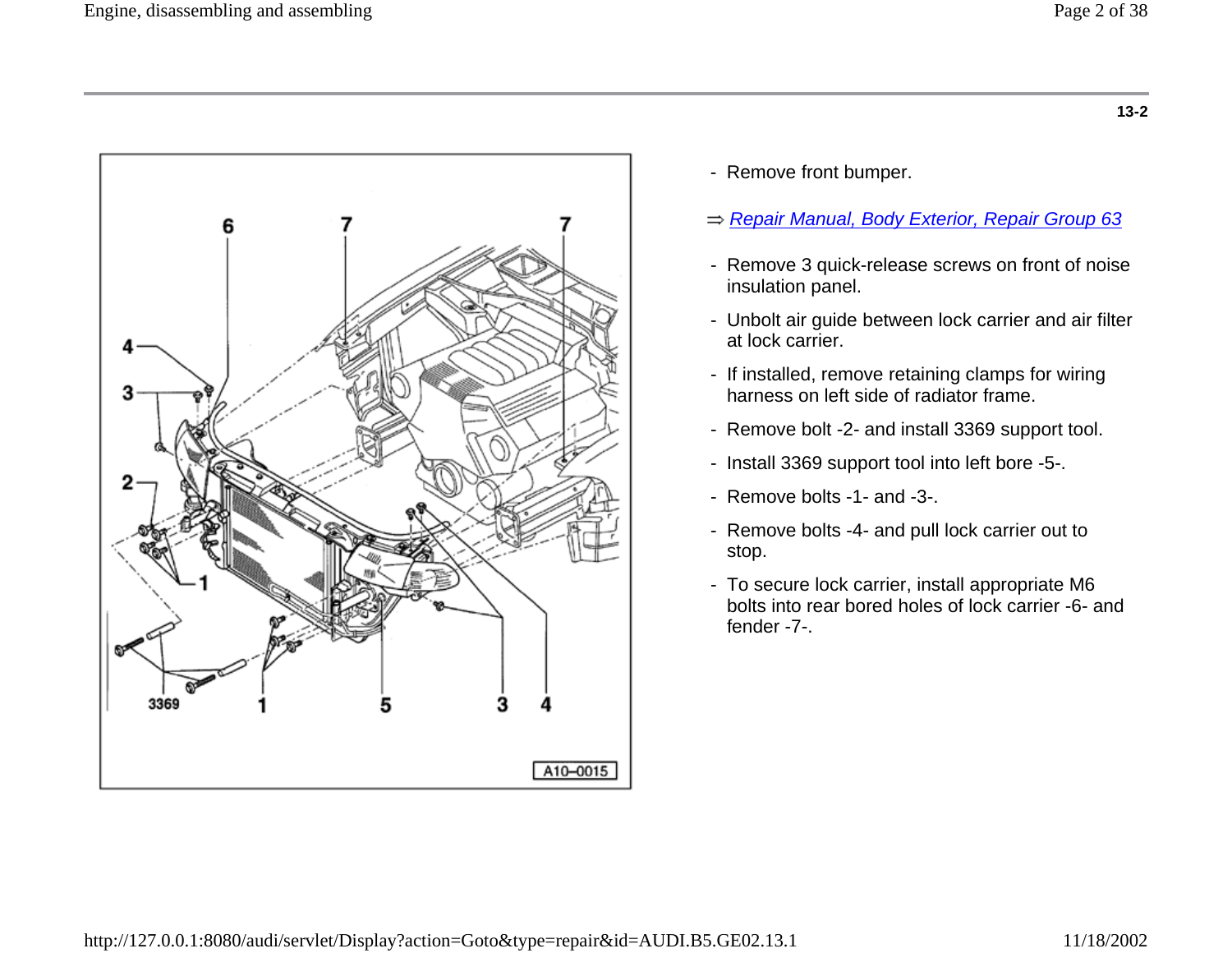

- After installing lock carrier, check wiring for proper routing near coolant fan.
- Install front bumper.
- *Repair Manual, Body Exterior, Repair Group 63*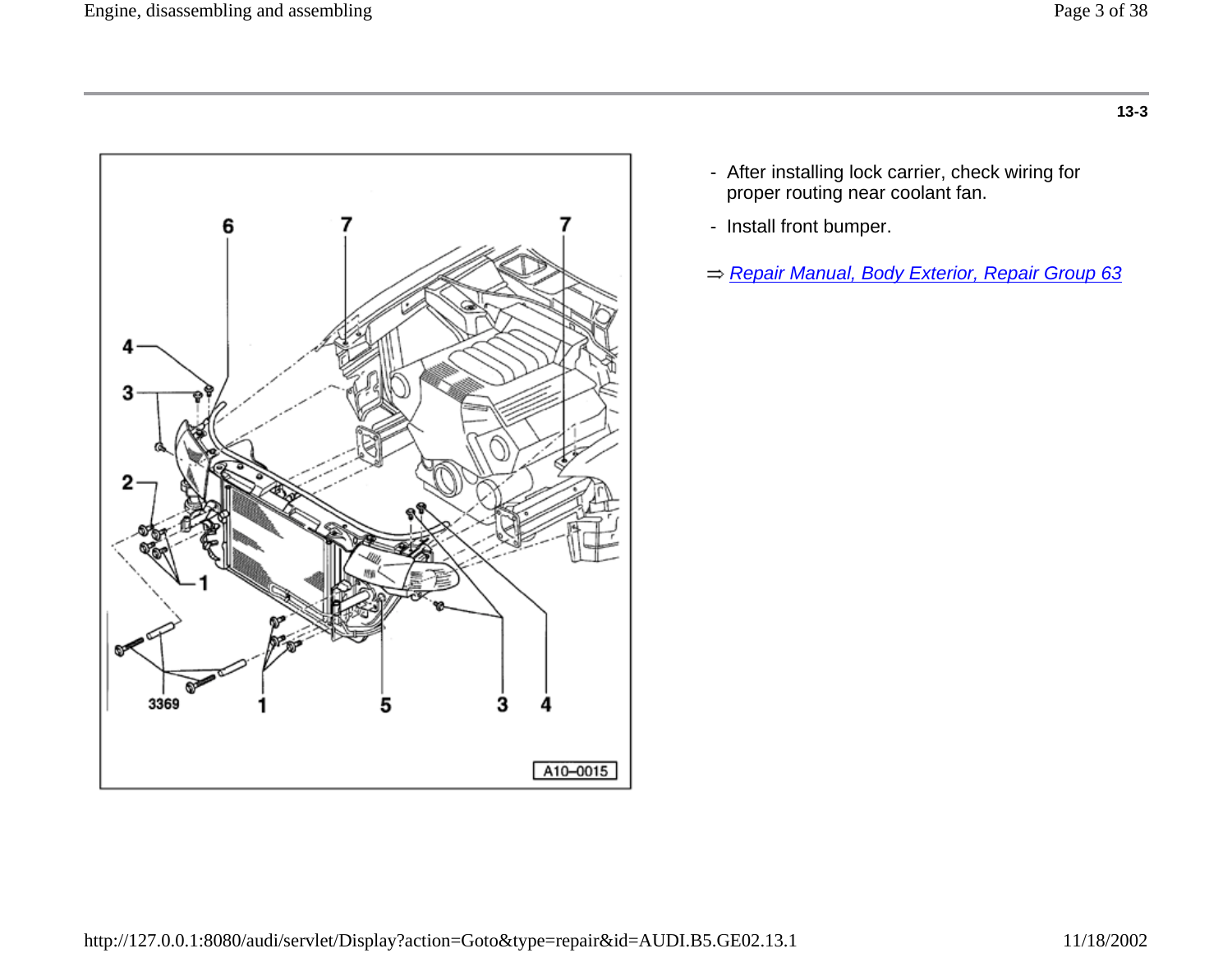

**Ribbed belt for power steering pump, generator and viscous fan, and V-belt for coolant pump**

#### *CAUTION!*

*Before removing ribbed belt, note direction of rotation with chalk or felt-tip marker. Reversing the direction of rotation of a used belt can destroy the belt. When installing the ribbed belt, make sure it is seated correctly on the pulley.*

- **1 - Fan wheel bolt**
	- $\triangleq$  10 Nm (7 ft lb)
- **2 - Fan wheel**
	- $\bullet$  For viscous fan
	- Removing and installing  $\Rightarrow$  Page 13-14, Fig.  $\Rightarrow$  1
- **3 - Coolant pump pulley bolt**
	- ◆ 25 Nm (18 ft lb)
- **4 - Belt pulley**
	- ◆ For coolant pump
	- ◆ V-belt design
	- ◆ Installed position: straight side toward coolant pump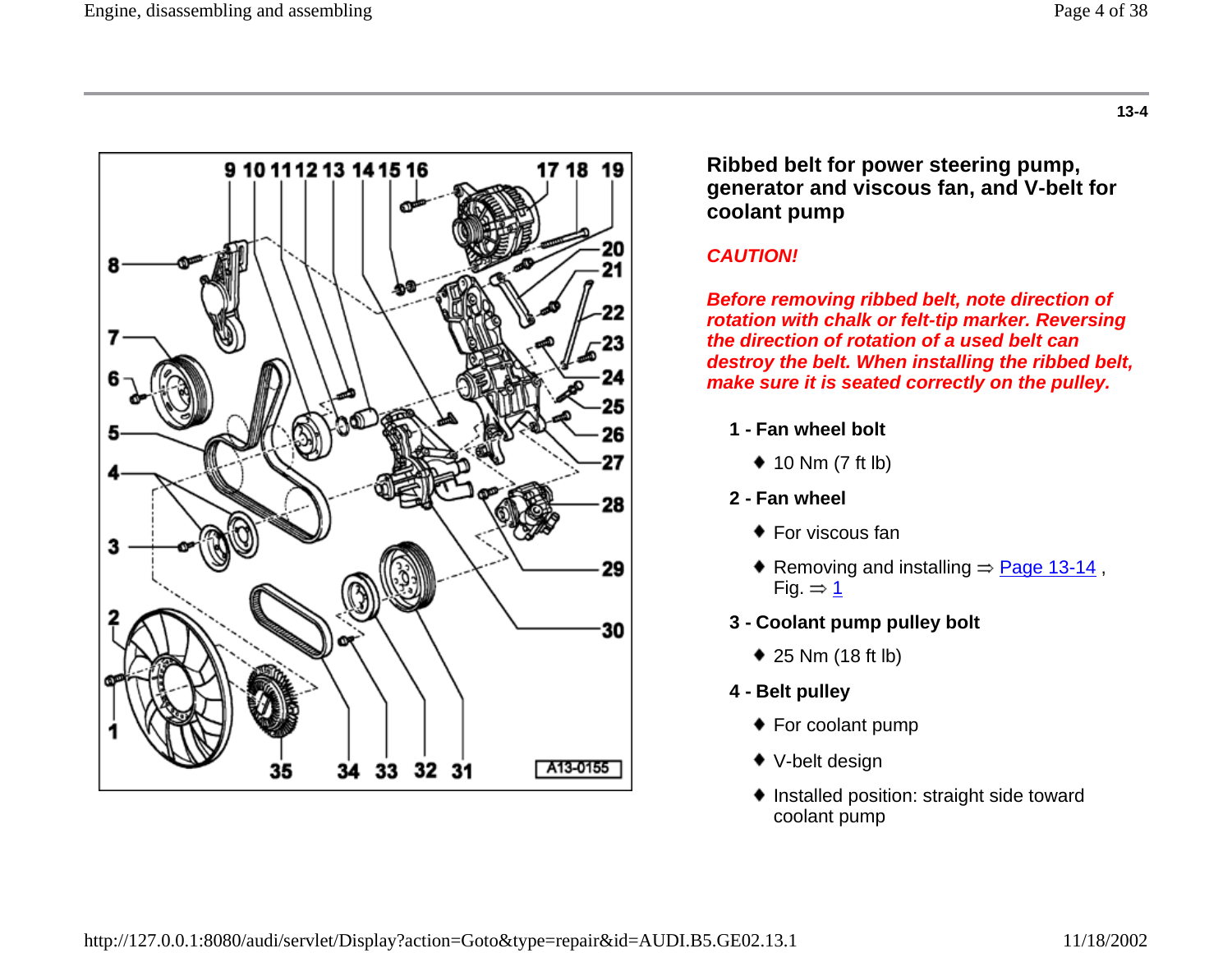

### **5 - Ribbed belt**

- Removing and installing  $\Rightarrow$  Page 13-15
- ◆ Check for wear

### **6 - Special bolt**

- ◆ Tighten to 40 Nm (30 ft lb)
- ◆ Only use VW bolts, bolt strength grade  $10.9 \Rightarrow$  parts catalog

### **7 - Vibration damper**

- With pulley for ribbed belt
- $\bullet$  Installation only possible in one position  $\Rightarrow$ Page 13-14, Fig.  $\Rightarrow$  2

### **8 - Bolt for ribbed belt tensioner**

25 Nm (18 ft lb)

### **9 - Ribbed belt tensioner**

- ◆ To release tension on the ribbed belt, use open-end wrench  $\Rightarrow$  Page 13-15
- ◆ Secure with appropriate hex socket or 3204 drift in positioning bore
- **10 - Belt pulley**
	- $\bullet$  For viscous fan
	- Removing and installing  $\Rightarrow$  Page 13-14, Fig.  $\Rightarrow$  1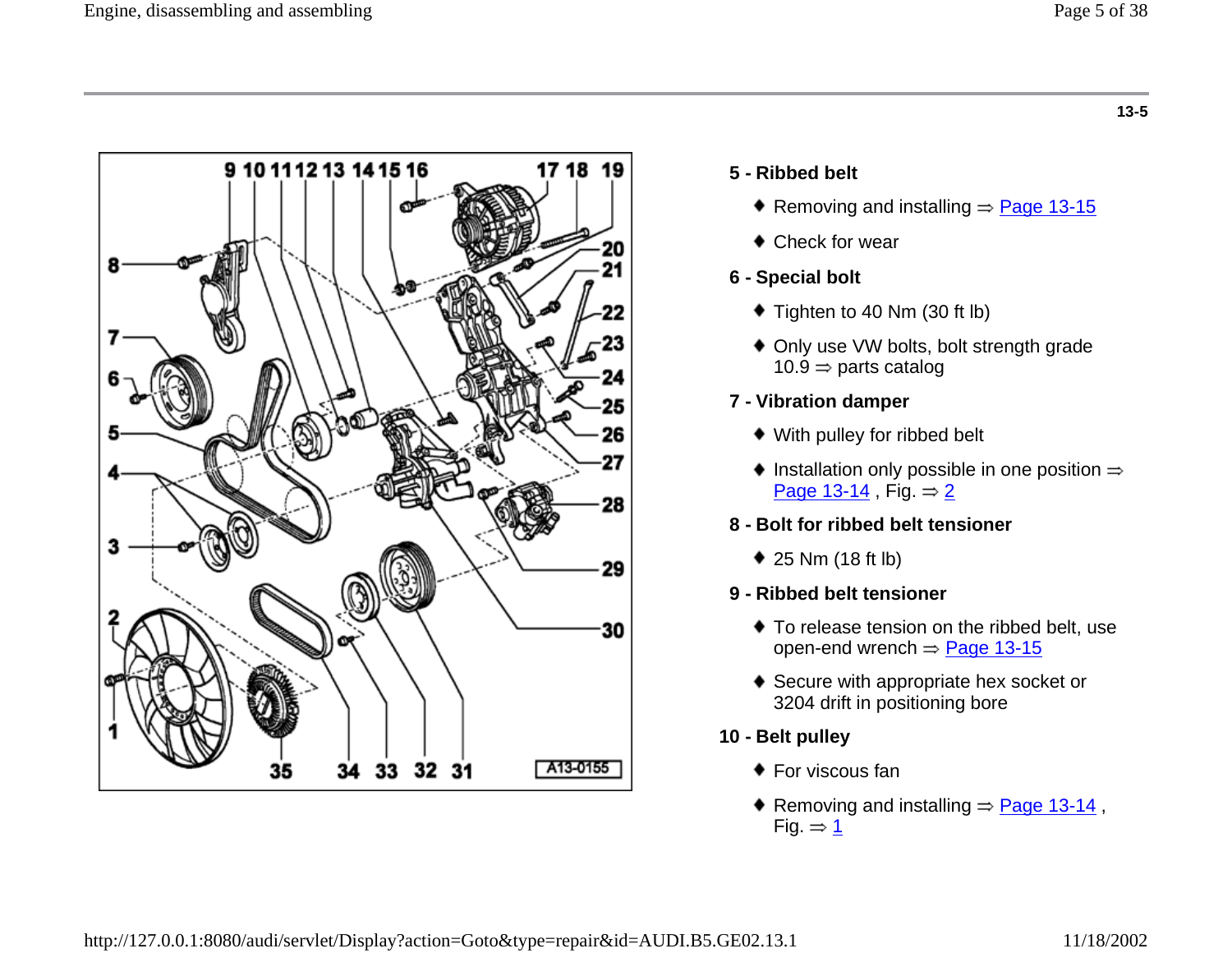

- **11 - Circlip**
	- ◆ For viscous fan bearing
	- Removing and installing  $\Rightarrow$  Page 13-20

#### **12 - Bolt for belt pulley**

 $\triangleq$  10 Nm (7 ft lb)

#### **13 - Bearing**

- ◆ For viscous fan
- Removing and installing  $\Rightarrow$  Page 13-20
- **14 - T-head bolt**
	- $\blacklozenge$  Insert before installing bracket for generator, power steering pump and viscous fan
- **15 - Nut**
	- 40 Nm (30 Nm)
- **16 - Bolt**
	- 25 Nm (18 ft lb)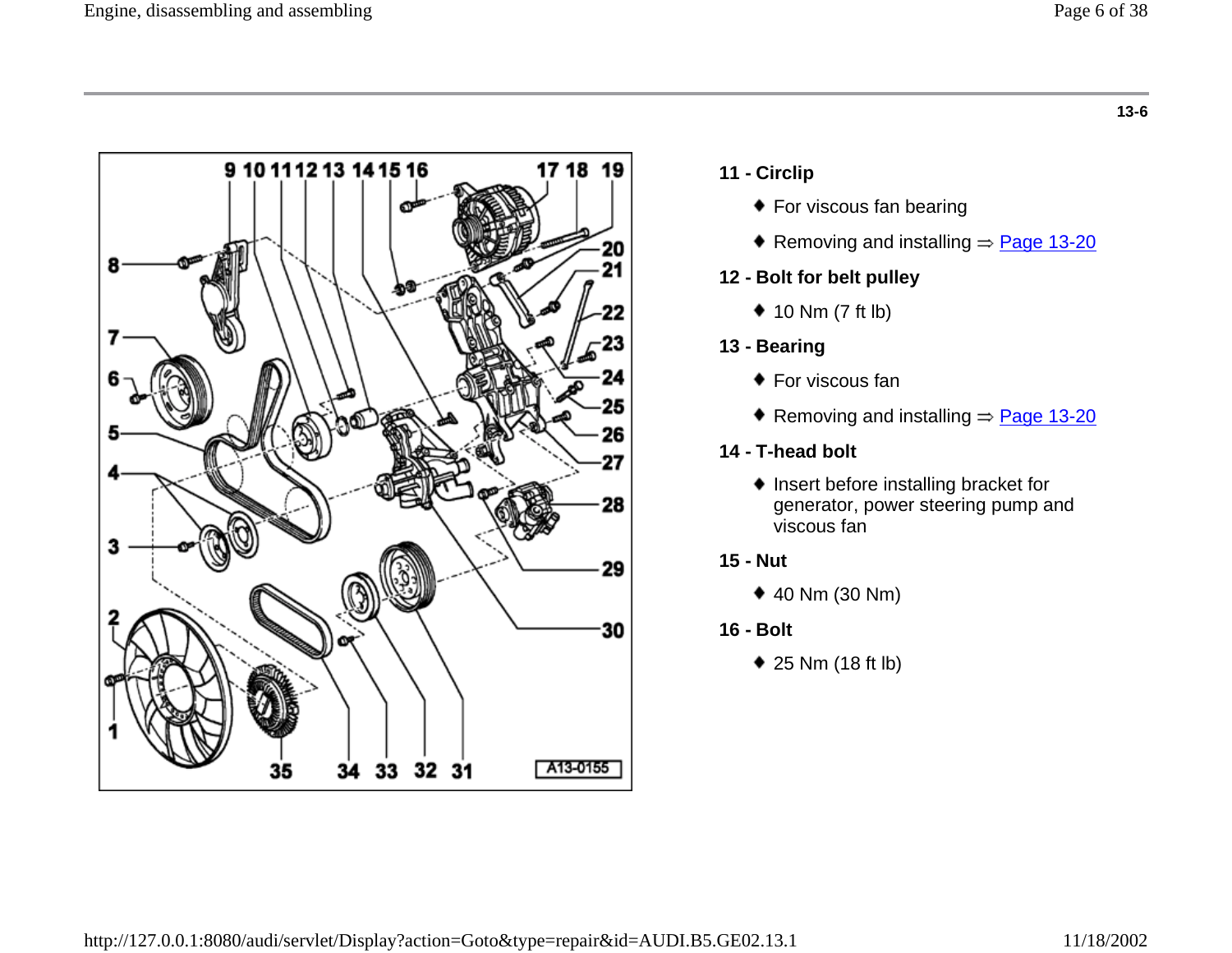

#### **17 - Generator**

#### Removing:

- Disconnect battery Ground (GND) strap.
- Loosen ribbed belt and remove from generator  $\Rightarrow$  Page 13-15.
- Remove air guide at throttle body.
- Remove upper and lower threaded assemblies.
- Swing generator slightly to side and remove lower bolt.
- Remove wiring from generator.
- Remove generator.

#### *Note:*

*For easier installation of generator into the bracket, push back lower bolt bushing slightly.*

- **18 - Bolt**
	- 40 Nm (30 ft lb)
- **19 - Bolt**
	- $\triangleq$  40 Nm (30 ft lb)
- **20 - Brace**
	- ◆ To cylinder block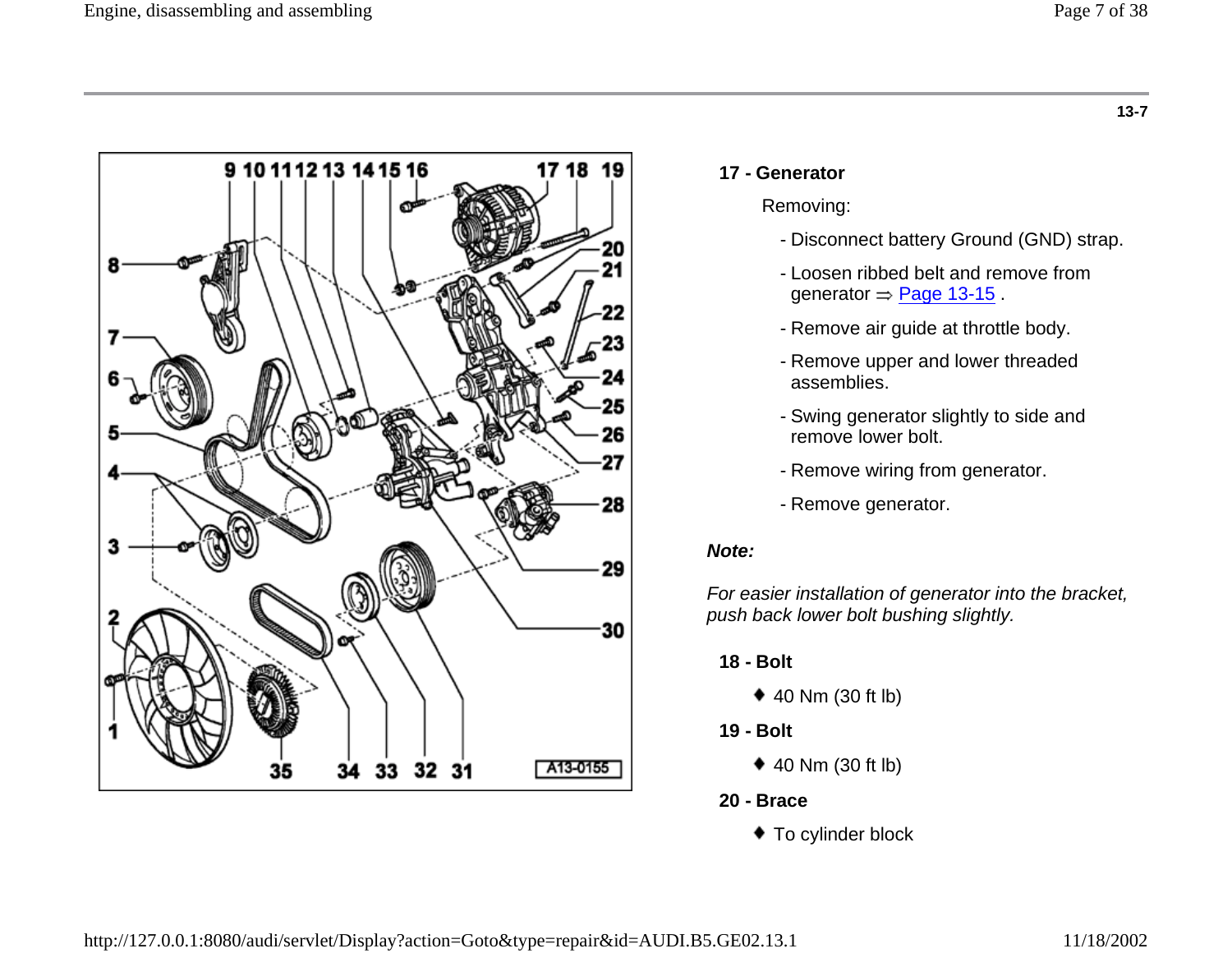**21 - Bolt**

25 Nm (18 ft lb)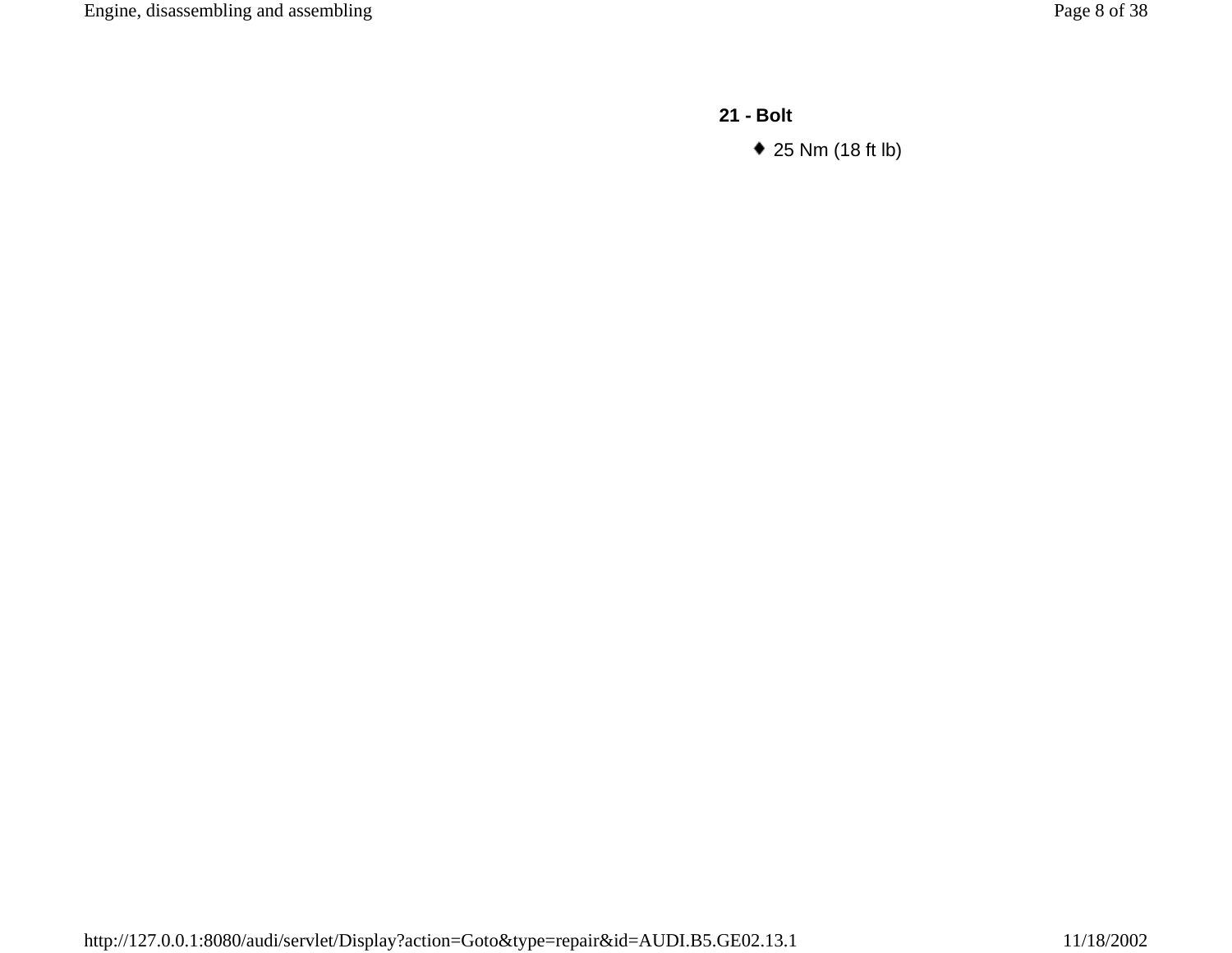

- **22 - Brace**
	- ◆ For intake manifold
- **23 - Bolt**
	- 20 Nm (15 ft lb)
- **24 - Bolt**
	- $\triangleq$  40 Nm (30 ft lb)
- **25 - Bolt**
	- 25 Nm (18 ft lb)
- **26 - Bolt**
	- 25 Nm (18 ft lb)
- **27 - Bracket**
	- ◆ For generator, power steering pump and viscous fan
	- Removing and installing  $\Rightarrow$  Page 13-22
	- ◆ Different length bolts
	- $\blacklozenge$  Arrangement and tightening sequence  $\Rightarrow$ Page 19-16

### **28 - Power steering pump**

Removing and installing ⇒ <u>*Repair Manual,*</u> *Suspension, Wheels, Steering, Repair Group 48*

**29 - Bolt**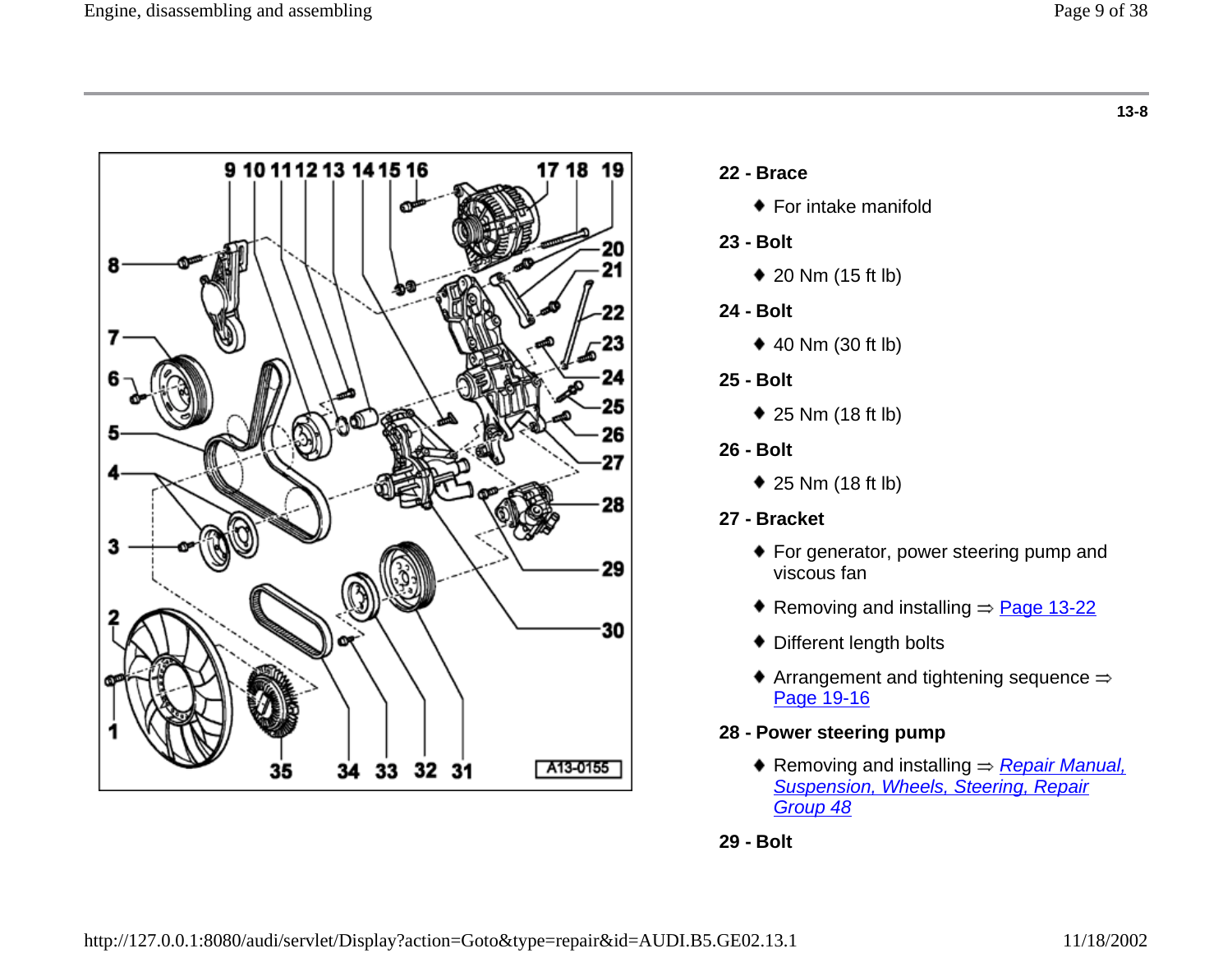25 Nm (18 ft lb)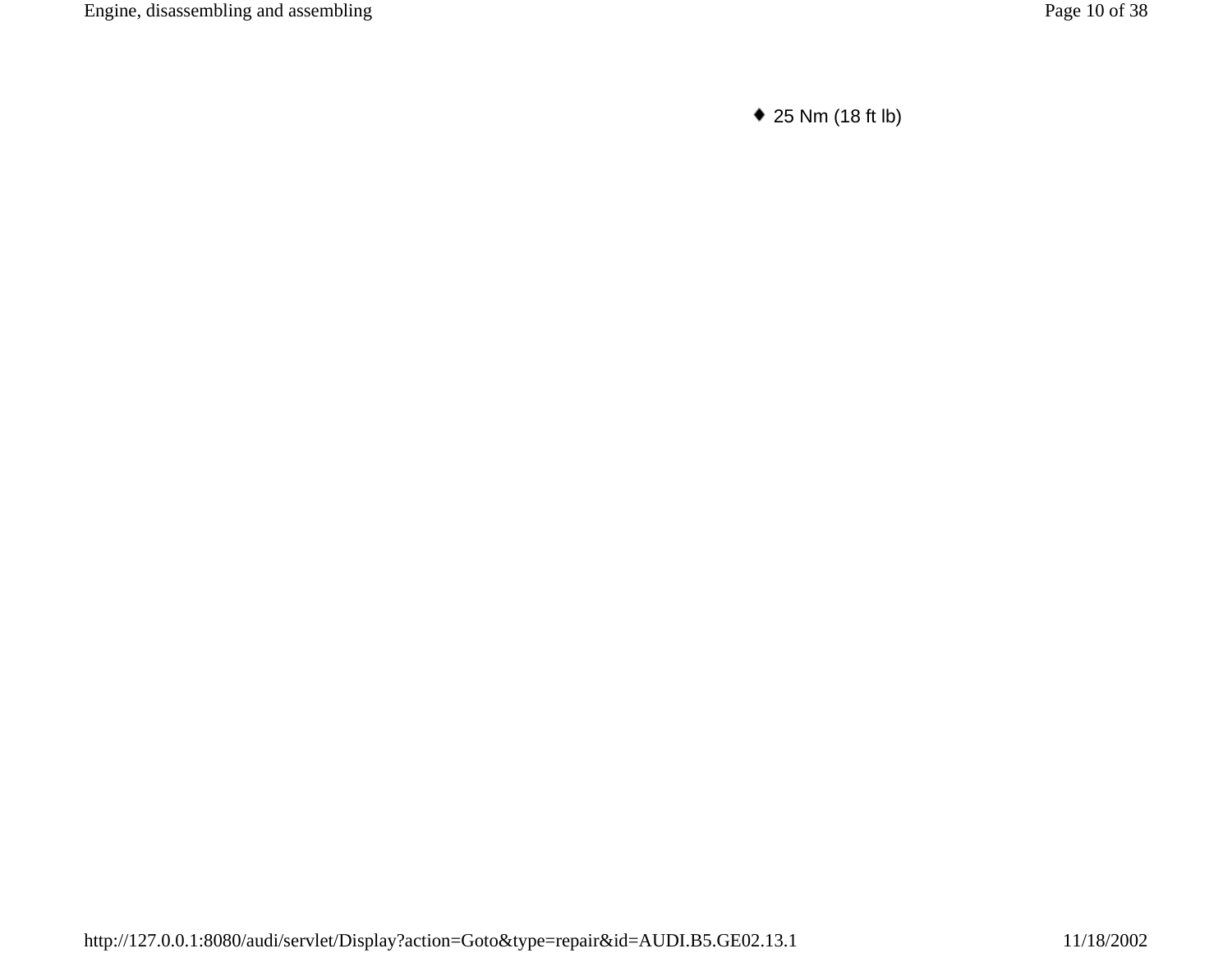

#### **30 - Coolant pump**

- With coolant regulator
- Removing and installing  $\Rightarrow$  Page 19-13

#### **31 - Belt pulley**

- ◆ For power steering pump
- ◆ Designed for ribbed belt
- $\bullet$  Install with bulged side facing in driving direction
- **32 - Belt pulley**
	- ◆ For power steering pump
	- ◆ Designed for ribbed belt
- **33 - Bolt**
	- 25 Nm (18 ft lb)
- **34 - V-belt**
	- ◆ For coolant pump
	- Removing and installing  $\Rightarrow$  Page 13-18
- **35 - Viscous clutch**
	- Removing and installing  $\Rightarrow$  Page 13-14, Fig.  $\Rightarrow$  1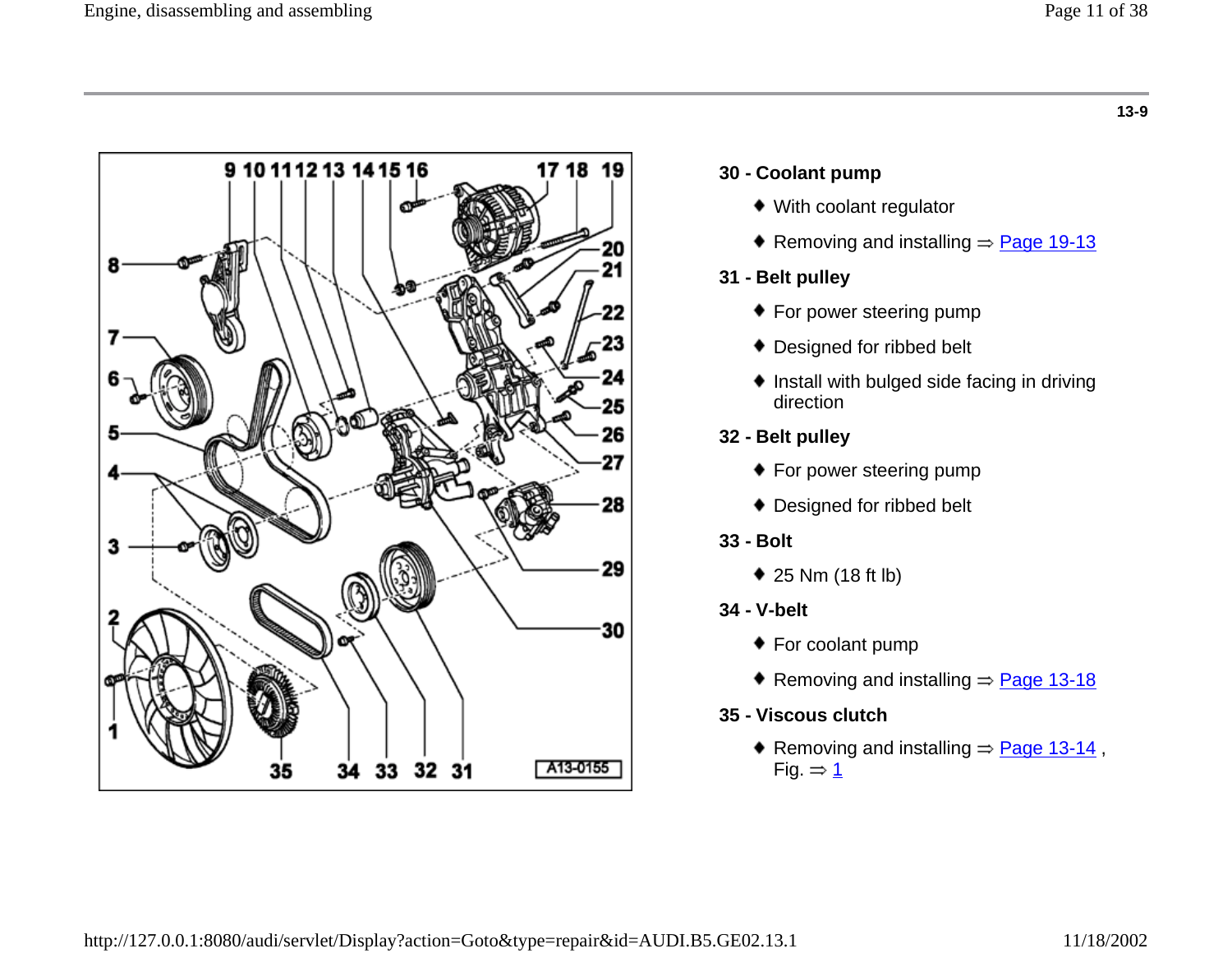

## **Ribbed belt for air conditioning**

### *CAUTION!*

- *The A/C refrigerant circuit must not be opened.*
- *Before removing ribbed belt, note direction of rotation with chalk or felt-tip marker. Reversing the direction of rotation of a used belt can destroy the belt. When installing the ribbed belt, make sure it is seated correctly on the pulley.*
	- **1 - Bolt**
		- ◆ 25 Nm (18 ft lb)
	- **2 - Refrigerant lines**
		- ◆ Do not unbolt or separate
	- **3 - Bushing**
		- ◆ Verify proper seating in bracket
	- **4 - Bolt**
		- ◆ For bolt strength grade 8.8, tighten to 25 Nm (18 ft lb)  $\Rightarrow$  parts catalog
		- ◆ For bolt strength grade 10.9, tighten to 30 Nm (22 ft lb)  $\Rightarrow$  parts catalog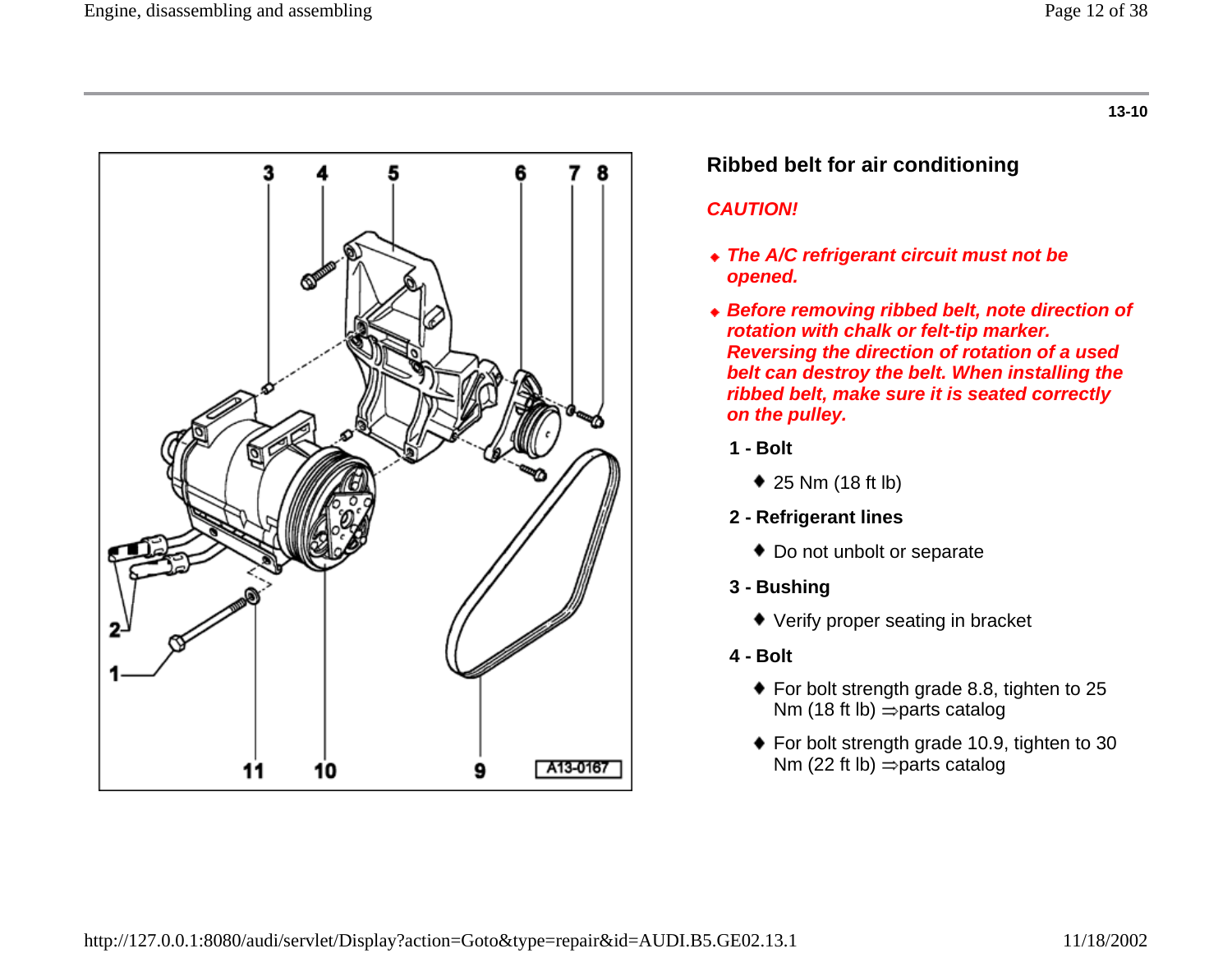

### **5 - Bracket**

◆ For A/C compressor

#### **6 - Ribbed belt tensioner**

Removing and installing  $\Rightarrow$  Page 13-15

#### **7 - Washer**

- **8 - Bolt**
	- 20 Nm (15 ft lb)
- **9 - Ribbed belt**
	- Removing and installing  $\Rightarrow$  Page 13-15
	- Check for wear

### **10 - A/C compressor**

After removing, secure A/C compressor to long member (i.e. using wire).

### *CAUTION!*

#### *Do not let A/C compressor hang by refrigerant lines.*

#### **11 - Washer**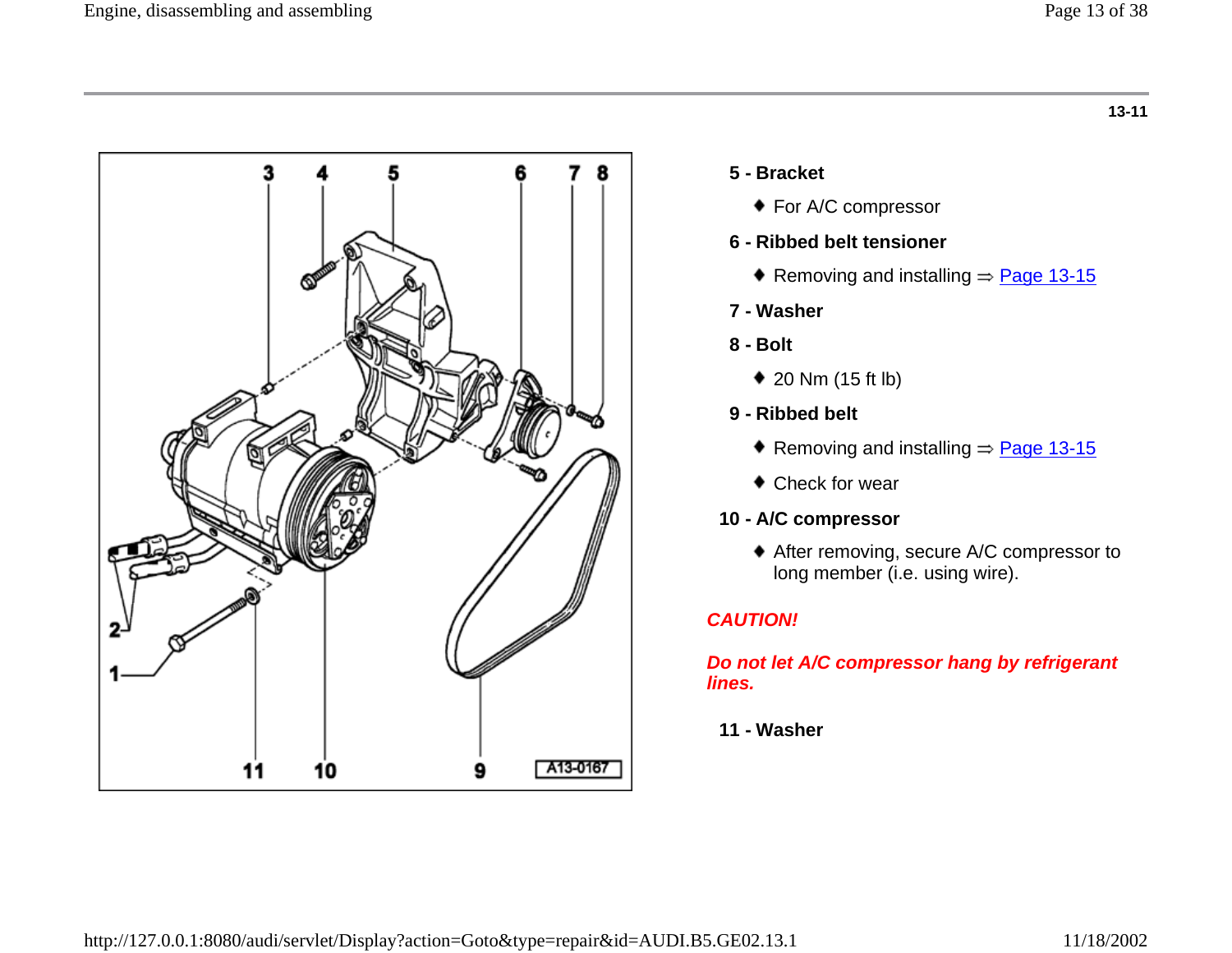

## **V-belt and ribbed belt, routing overview**

- **1 - Ribbed belt tensioner**
- **2 - Generator**
- **3 - Viscous clutch**
- **4 - Coolant pump**
- **5 - Power steering pump**
- **6 - V-belt**
	- ◆ For coolant pump
	- Removing and installing  $\Rightarrow$  Page 13-18
- **7 - Ribbed belt**
	- ◆ For generator, power steering pump and viscous fan
	- Removing and installing  $\Rightarrow$  Page 13-15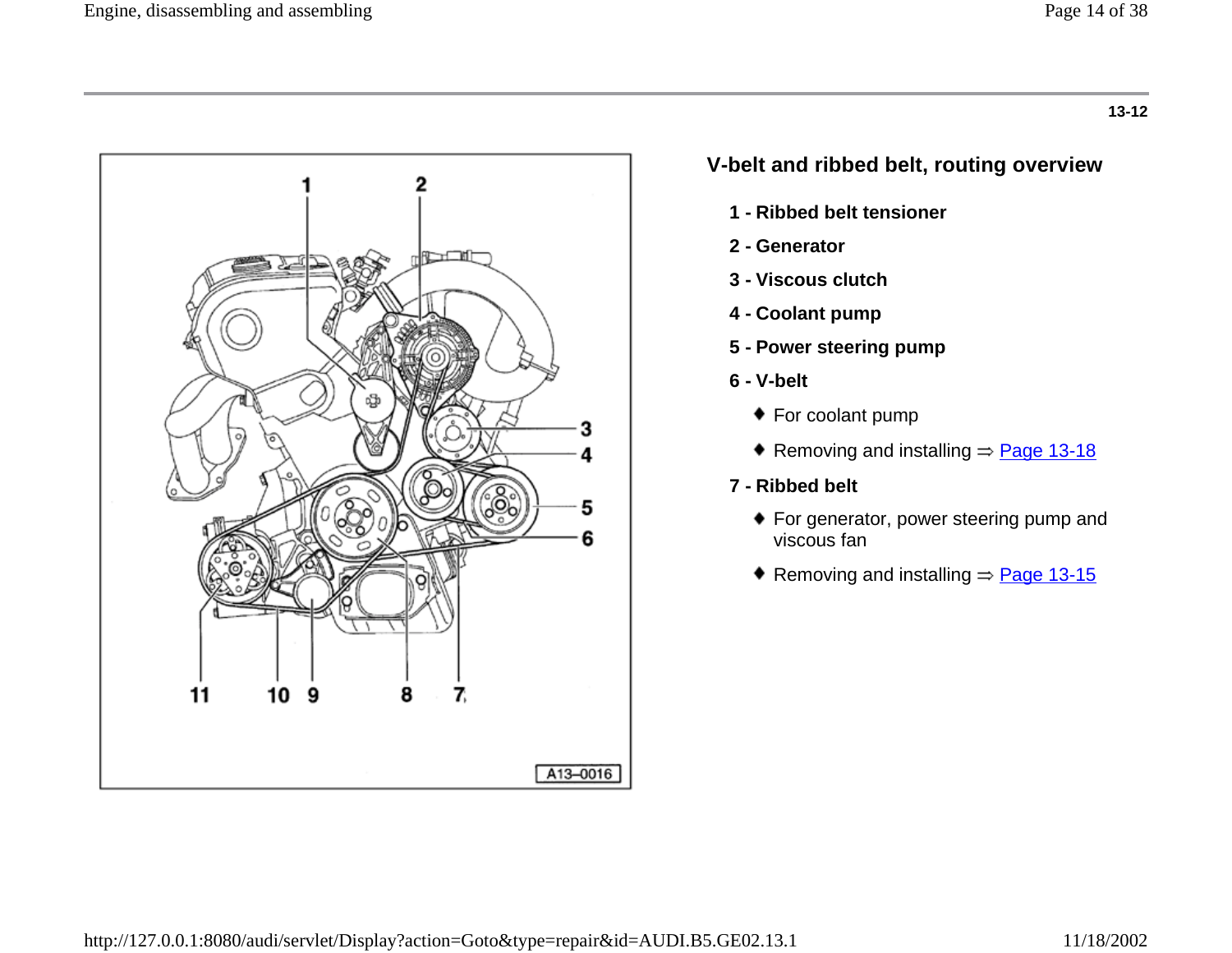

- **8 - Vibration damper**
- **9 - Ribbed belt tensioner**
	- ◆ For A/C compressor
- **10 - Ribbed belt**
	- ◆ For A/C compressor
	- Removing and installing  $\Rightarrow$  Page 13-15
- **11 - A/C compressor**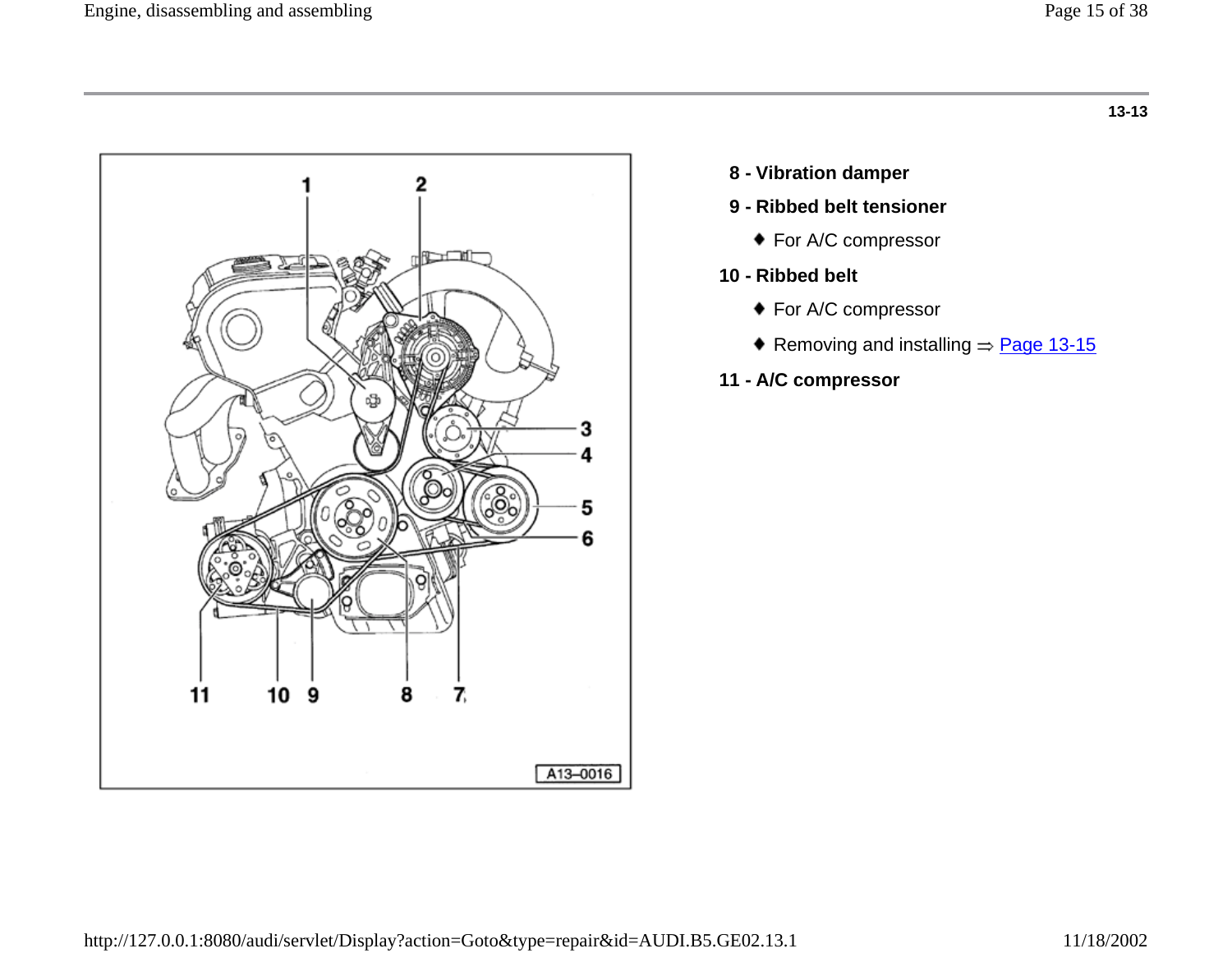



### **Fig. 1 Viscous fan, removing and installing**

- Lock carrier in service position  $\Rightarrow$  Page 13-1
- Ribbed belt free of tension  $\Rightarrow$  Page 13-15
- Secure belt pulley for viscous fan with 5 x 60 mm bolt and remove using hex socket wrench.
- Remove viscous fan.

∢

∢

- When installing viscous fan, tighten to 45 Nm (33 ft lb).

# **Fig. 2 Install vibration damper**

- Lock carrier in service position  $\Rightarrow$  Page 13-1
- Ribbed belt removed  $\Rightarrow$  Page 13-15
- Install vibration damper using only original equipment bolts (bolt strength grade 10.9)  $\Rightarrow$  parts catalog.

Installation is only possible in one position: the bore hole of the vibration damper (arrow) must align with raised portion of toothed belt gear.

- Tighten vibration damper bolts to 40 Nm (30 ft lb).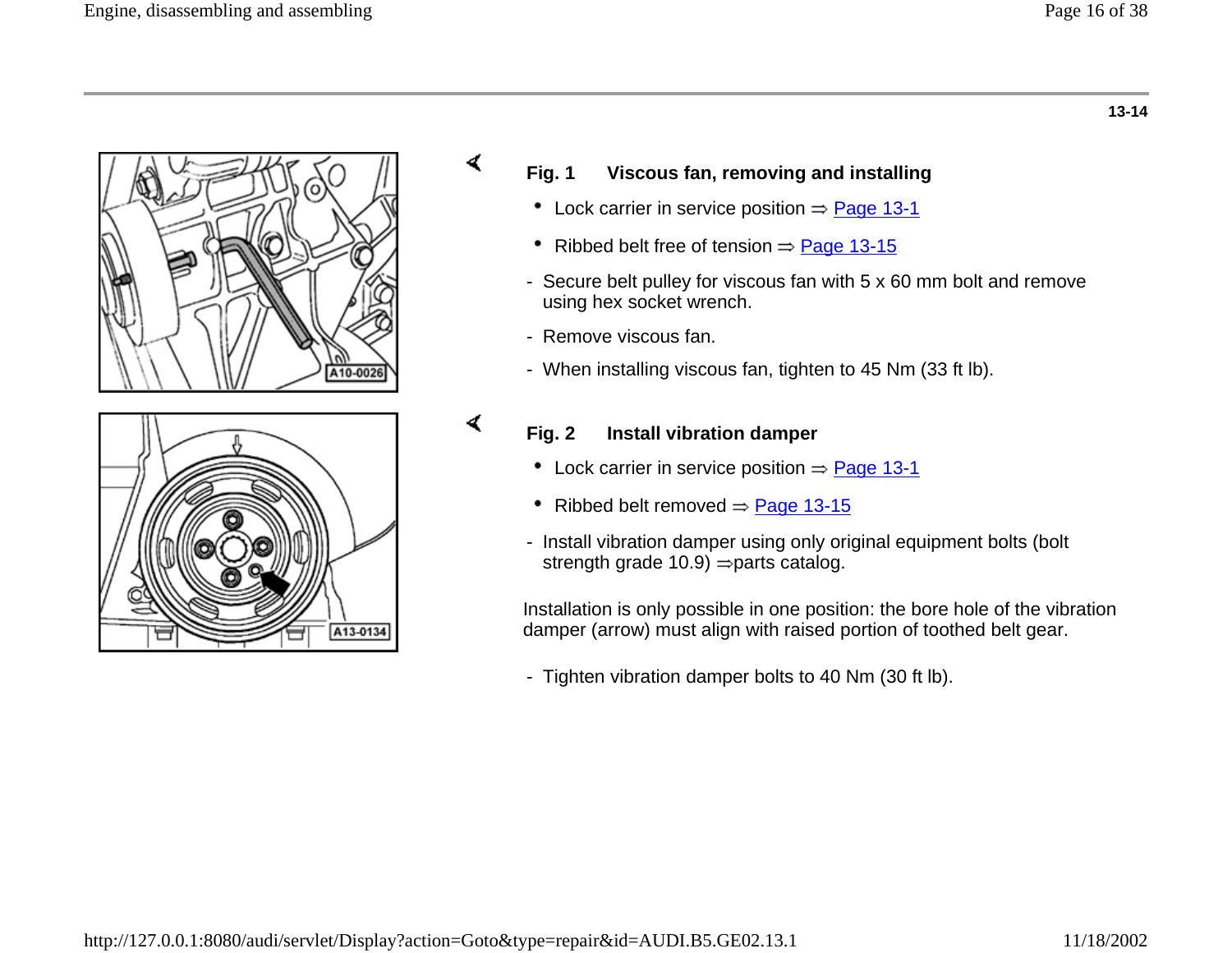## **Ribbed belt, removing and installing**

• Lock carrier in service position  $\Rightarrow$  Page 13-1

#### *CAUTION!*

*Before removing ribbed belt, note direction of rotation with chalk or felt-tip marker. Reversing the direction of rotation of a used belt can destroy the belt. When installing the ribbed belt, make sure it is seated correctly on the pulley.*

#### **Removing**

- Remove noise insulation panel (arrows).

- Loosen bolts for ribbed belt tensioner for A/C compressor (arrows).
	- Release tension on ribbed belt and remove belt.



∢

∢



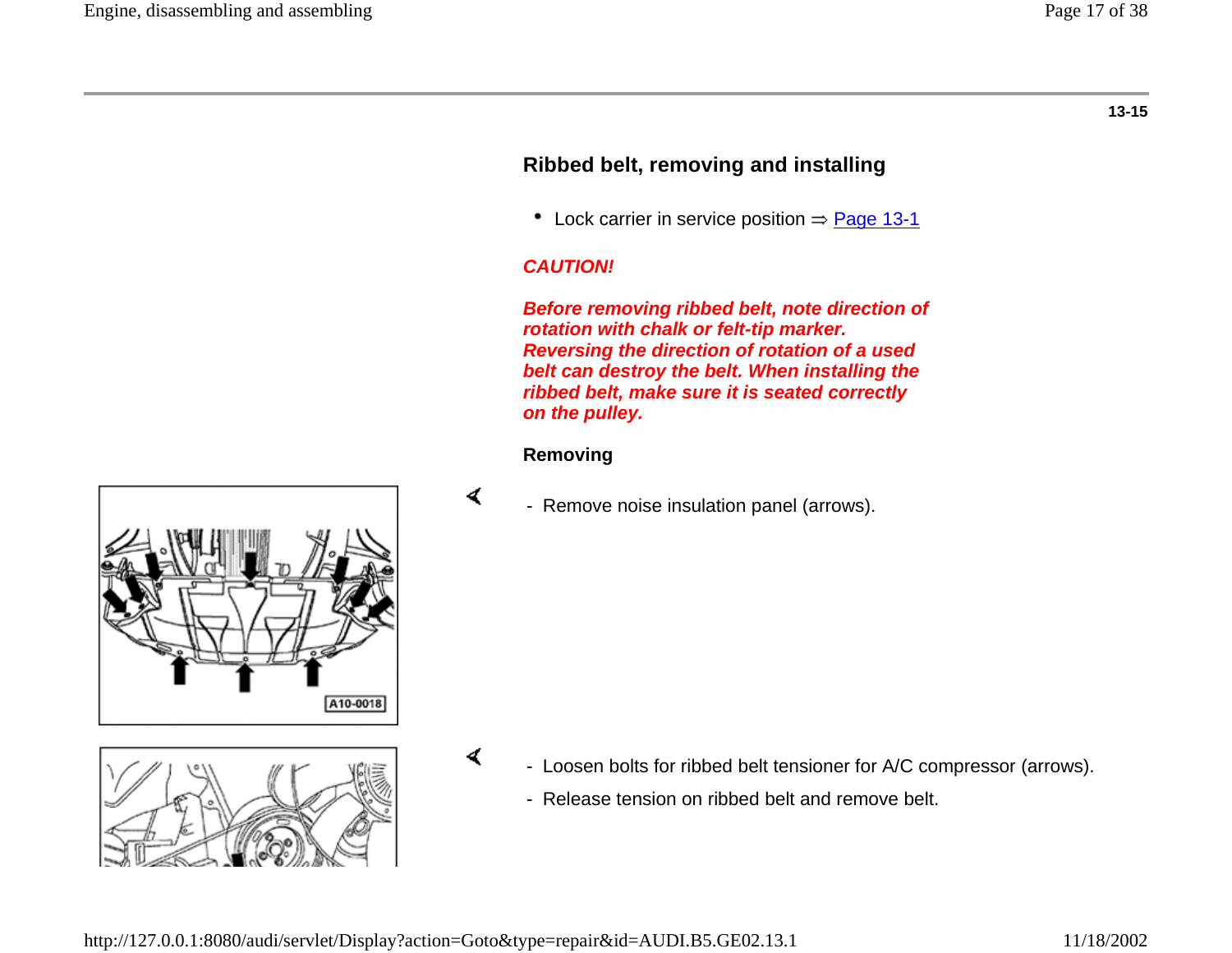



#### **All models**

- Move ribbed belt tensioner in direction of arrow to release tension on ribbed belt.

*Note:*

∢

- ∢ *Ribbed belt tensioner can be locked in place by inserting a proper sized angled hex socket wrench (arrow) or 3204 drift into locating bore.*
	- Remove ribbed belt and release tension on ribbed belt tensioner.

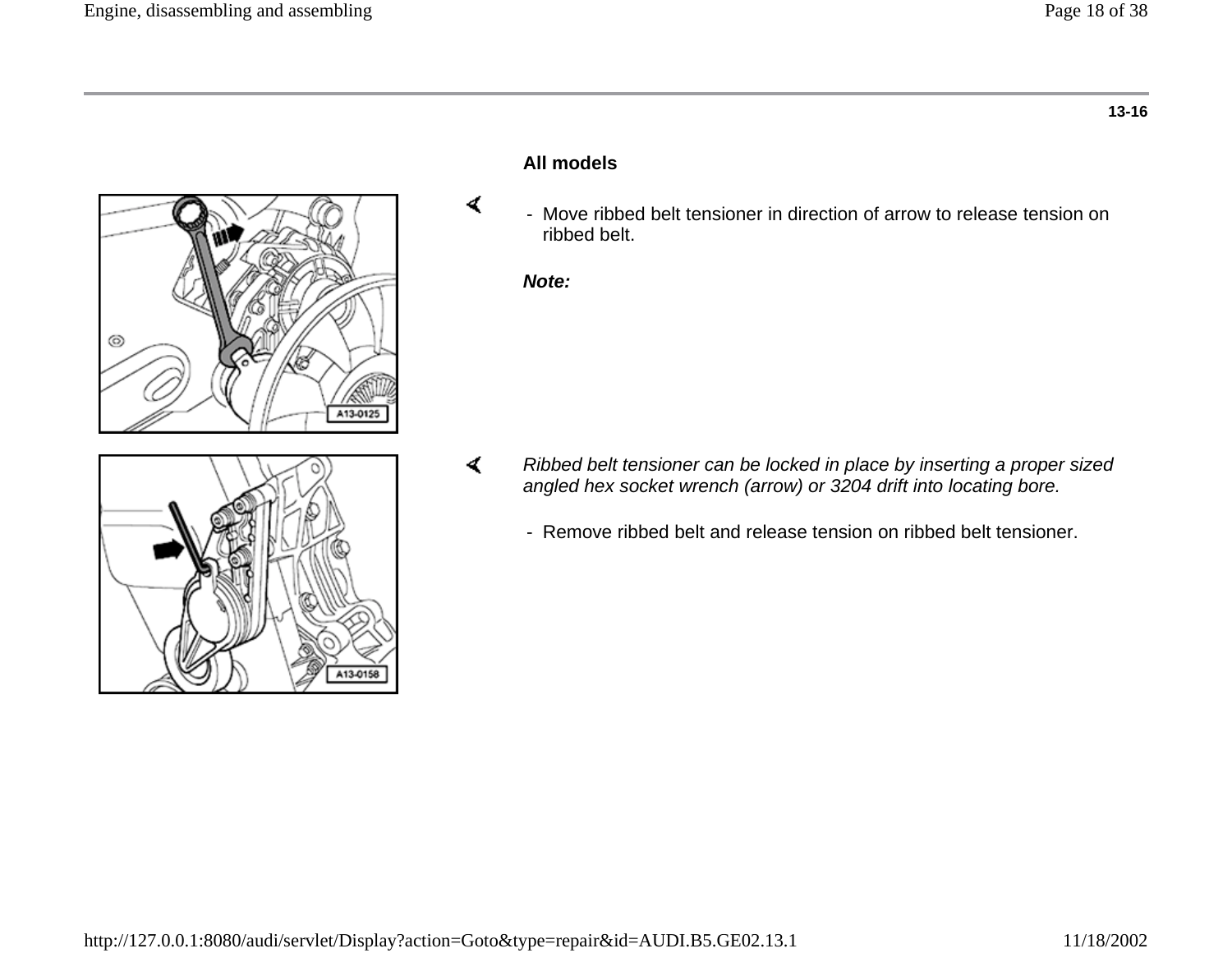

#### **Installing**

#### *Note:*

∢

∢

*When installing ribbed belt, make sure it is seated correctly on the pulley.*

- Place ribbed belt on belt pulleys for crankshaft, viscous fan and power steering pump, (use tools to pull up if necessary).
- Move ribbed belt tensioner in direction of arrow.
	- Install ribbed belt on belt pulley for generator last and release tension on belt tensioner.
	- Check ribbed belt for proper installation.

Ribbed belt routing  $\Rightarrow$  Page 13-12

- Install ribbed belt for A/C compressor.

Ribbed belt routing  $\Rightarrow$  Page 13-12

- Use torque wrench to pre-tighten belt tensioner hex screw to 25 Nm  $(18 ft lb).$
- Tighten bolts -A- to 20 Nm (15 ft lb) at same time.
- Start engine and check running of belt.

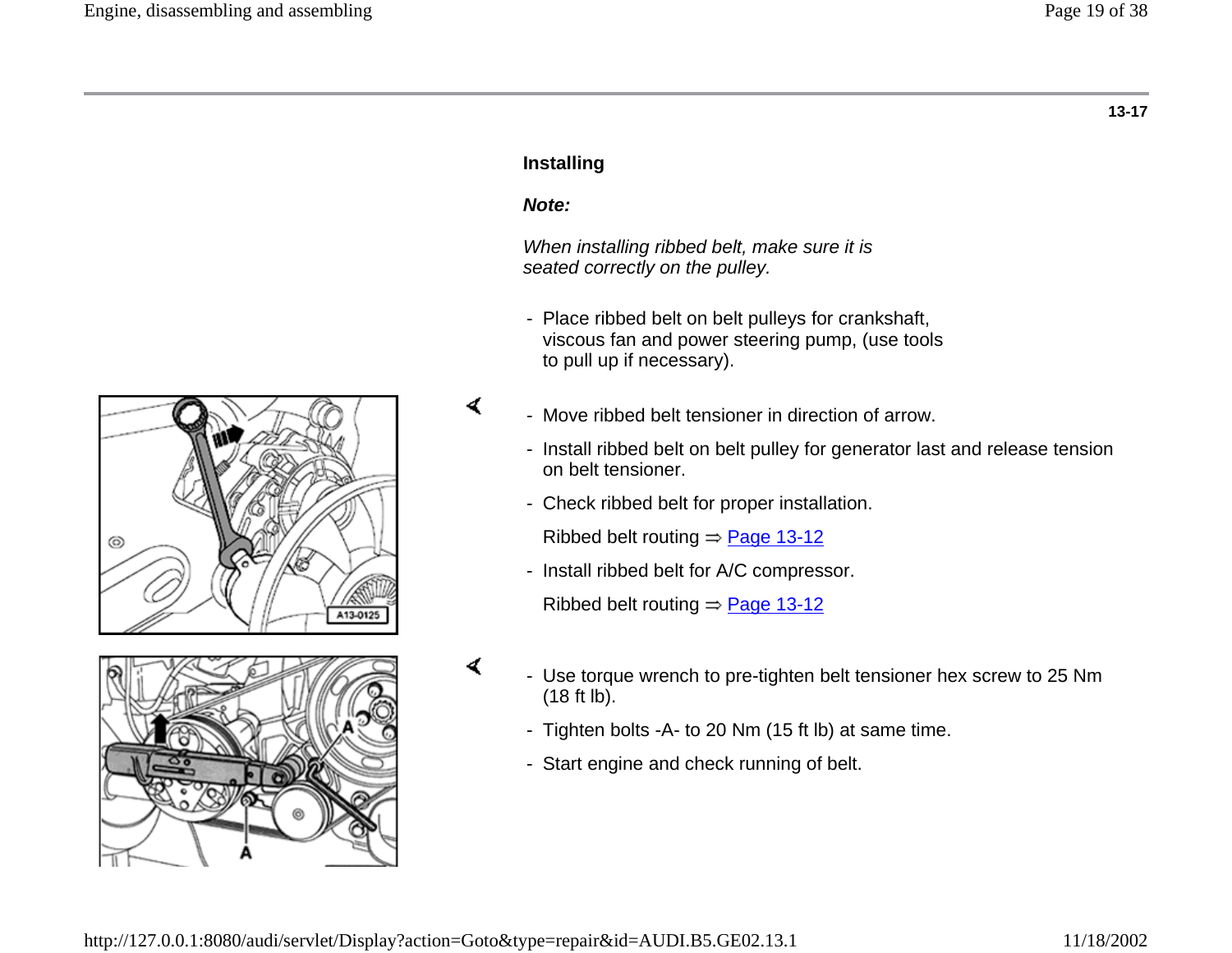## **V-belt, removing and installing**

- Lock carrier in service position  $\Rightarrow$  Page 13-17
- Ribbed belt free of tension  $\Rightarrow$  Page 13-15

#### **Removing**

∢

- Remove noise insulation panel (arrows).
	- Remove viscous fan (with belt pulley) from bearing  $\Rightarrow$  Page 13-14, Fig.  $\Rightarrow$  1.



- Remove belt pulley for coolant pump. Use drift (arrow) to counterhold at belt pulley for power steering pump.
	- Remove V-belt.

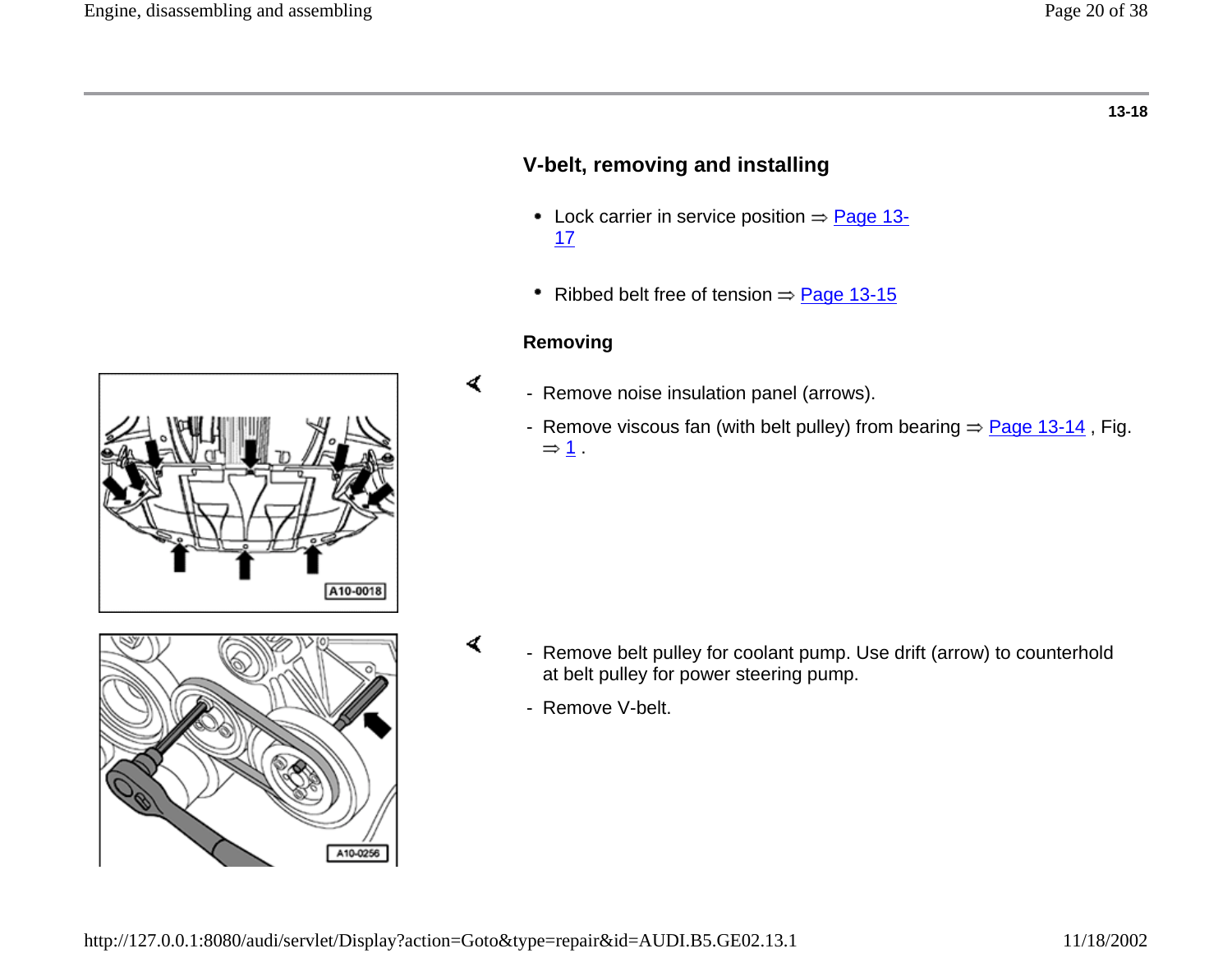#### **Installing**

 Installation is the reverse of removal, noting the following:

- Install V-belt and loosely bolt both halves of belt pulley to coolant pump.
- Slowly bring belt pulley halves together by turning coolant pump and tightening bolts for belt pulley in stages.

 While tightening pulley halves, the V-belt must move outward and sit correctly on belt pulley.

- Tighten bolts to 25 Nm (18 ft lb).

#### *Note:*

*Adjustment of V-belt tension for coolant pump is not possible.*

- Install ribbed belt and release tension on tensioner.
- Start engine and check running of belt.
- Check tightening torque of bolts for coolant pump belt pulley.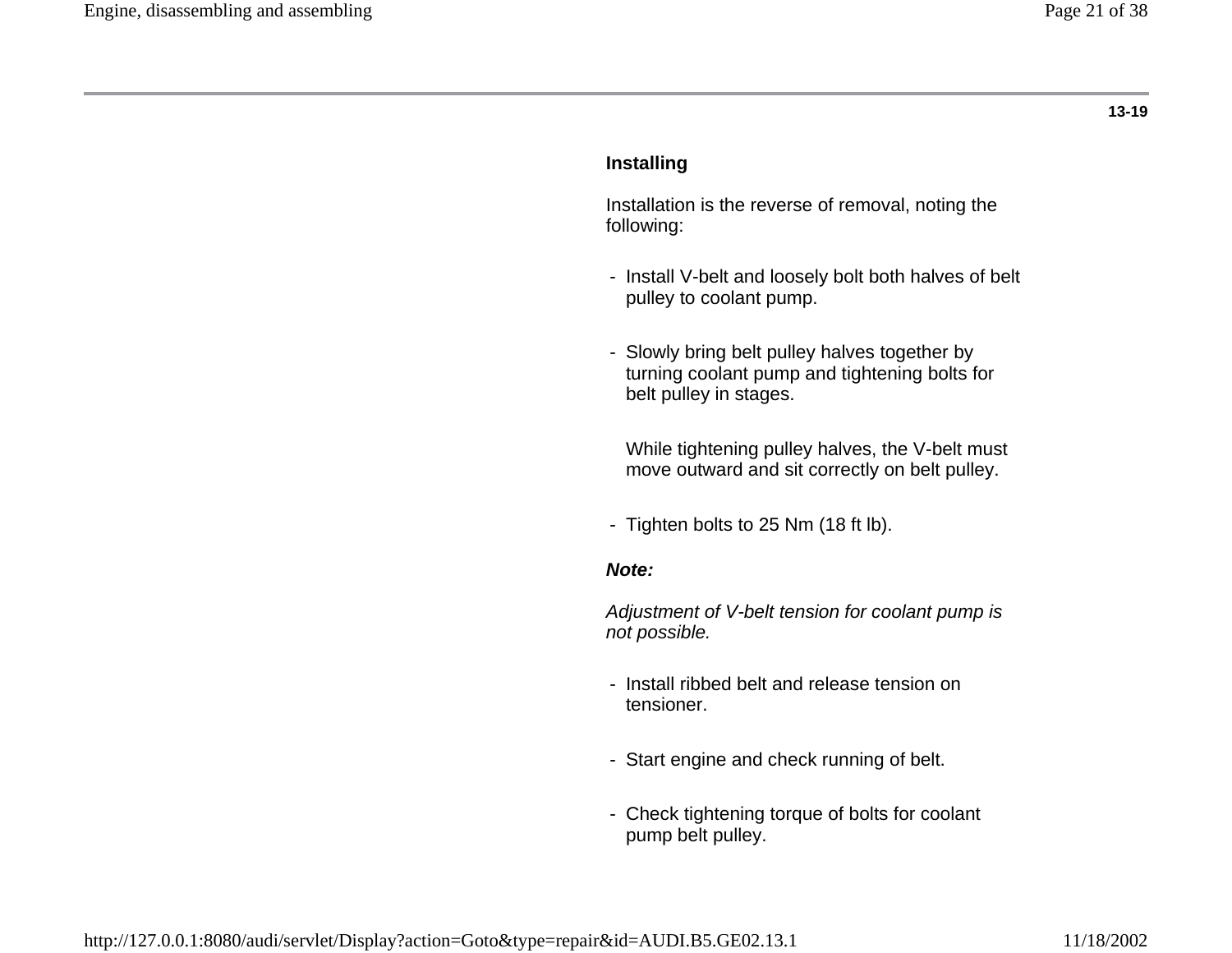## **Bearing for viscous fan in mounting bracket, removing and installing**

• Lock carrier in service position  $\Rightarrow$  Page 13-1

### **Special tools and equipment**

- Hex nut from 3301 assembly tool
- Extractor pipe from 3350 installation device
- ◆ 3367 press out tool for viscous clutch fan bearing bushing

### **Removing**

- Remove ribbed belt  $\Rightarrow$  Page 13-15.
- Remove viscous fan (together with belt pulley)  $\Rightarrow$  Page 13-14, Fig.  $\Rightarrow$  1.



 $\blacktriangleleft$ 

- Remove circlip (arrow) from bearing bushing.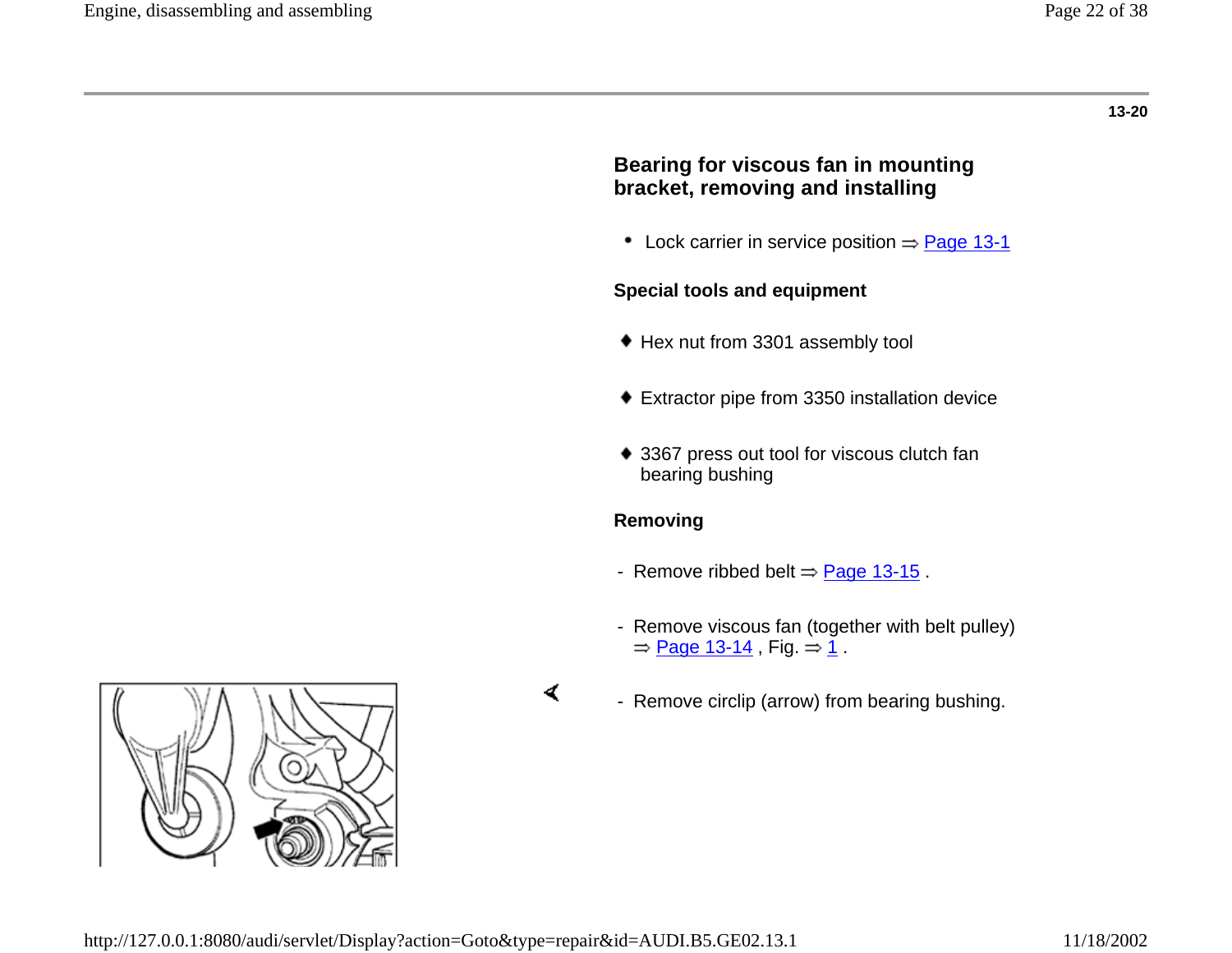



- Pull bearing from bracket using hex nut from 3301 assembly tool, bolt from 3367 press out tool for viscous fan bearing bushing and 3350 extractor pipe.

#### **Installing**

∢

∢

Installation is the reverse of removal, noting the following:

- Press in bearing using 3367 press out tool for viscous fan and hex nut from 3301 assembly tool.
	- Using circlip pliers, install circlip in viscous fan bracket.
	- Install viscous fan  $\Rightarrow$  Page 13-14, Fig.  $\Rightarrow$  1.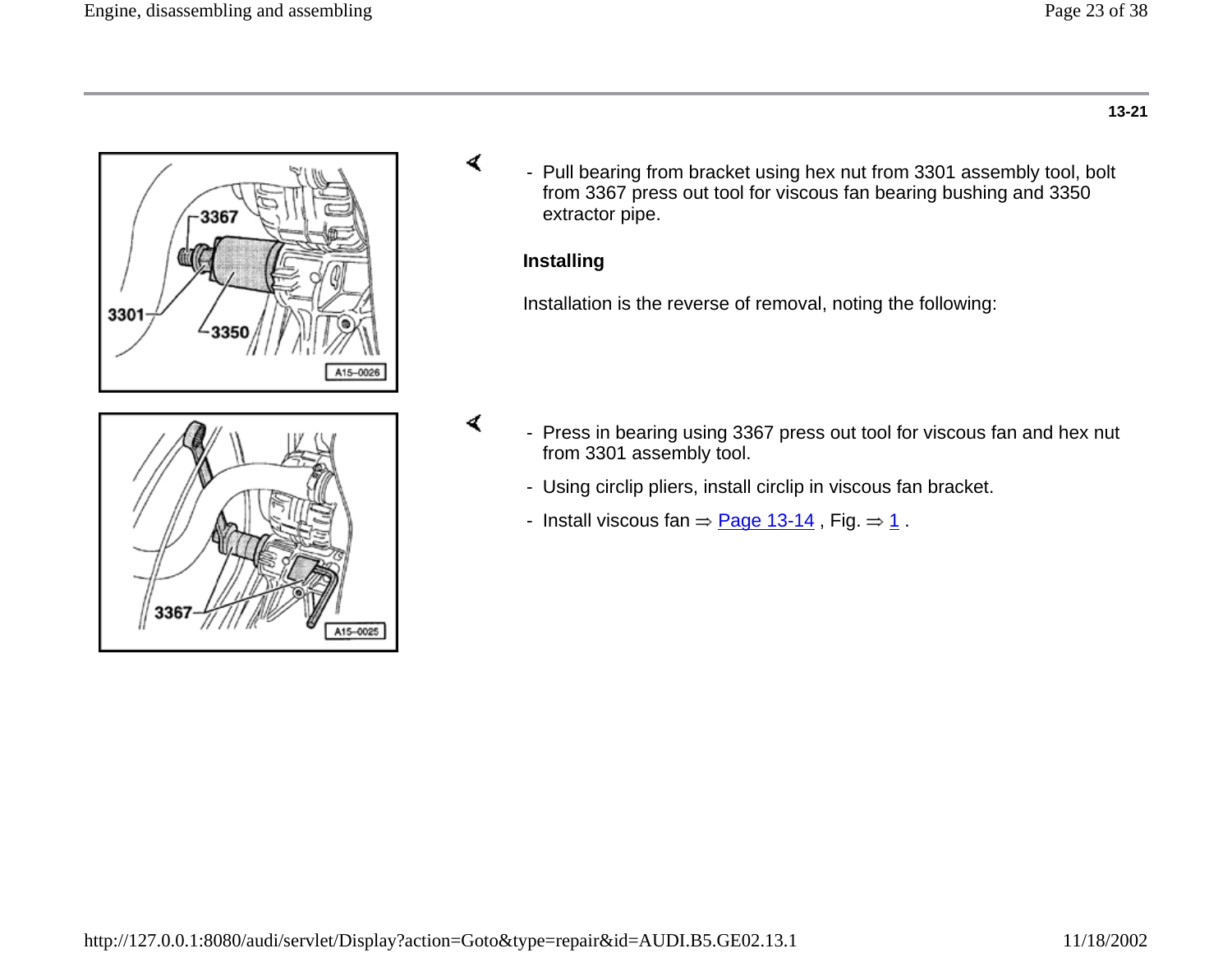### **Mounting bracket for generator, power steering pump and viscous fan, removing and installing**

• Lock carrier in service position  $\Rightarrow$  Page 13-1

#### **Removing**

### *CAUTION!*

#### *Before disconnecting the battery, determine the correct coding for the anti-theft radio.*

- Switch ignition off and disconnect battery Ground (GND) strap.
	- Remove ribbed belt and ribbed belt tensioner  $\Rightarrow$  Page 13-18.

#### *Note:*

∢

*Ribbed belt for A/C remains installed.*

Ribbed belt, removing  $\Rightarrow$  Page 13-15.

- Remove belt pulley for power steering pump.
- Unbolt power steering pump from mounting bracket for generator, power steering pump and viscous fan and tie to side.
- All lines remain connected

N27-0090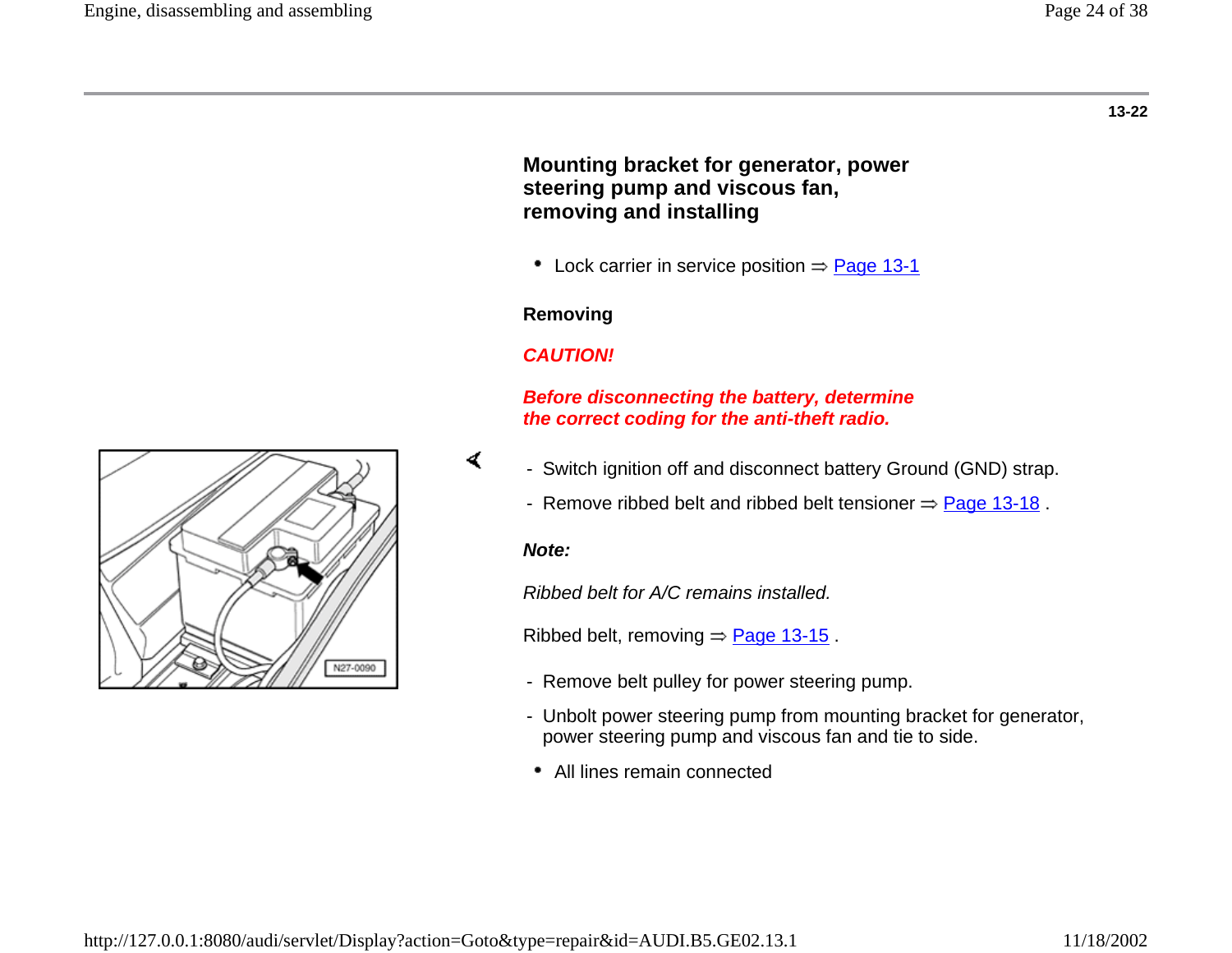- Follow procedures for "Coolant pump, removing and installing"  $\Rightarrow$  Page 19-13.

### *Note:*

*Coolant pump is bolted to mounting bracket for generator, power steering pump and viscous fan.*

#### **Installing**

 Installation is the reverse of removal, noting the following:

- Replace O-ring for coolant pump (to guard against leakage).

### **Tightening torques**

| <b>Component</b>                                                                                 | <b>Tightening</b><br>torque |
|--------------------------------------------------------------------------------------------------|-----------------------------|
| Belt pulley to power steering<br>pump                                                            | 25 Nm (18 ft                |
| Power steering pump to mounting<br>bracket for generator, power<br>steering pump and viscous fan | 25 Nm (18 ft                |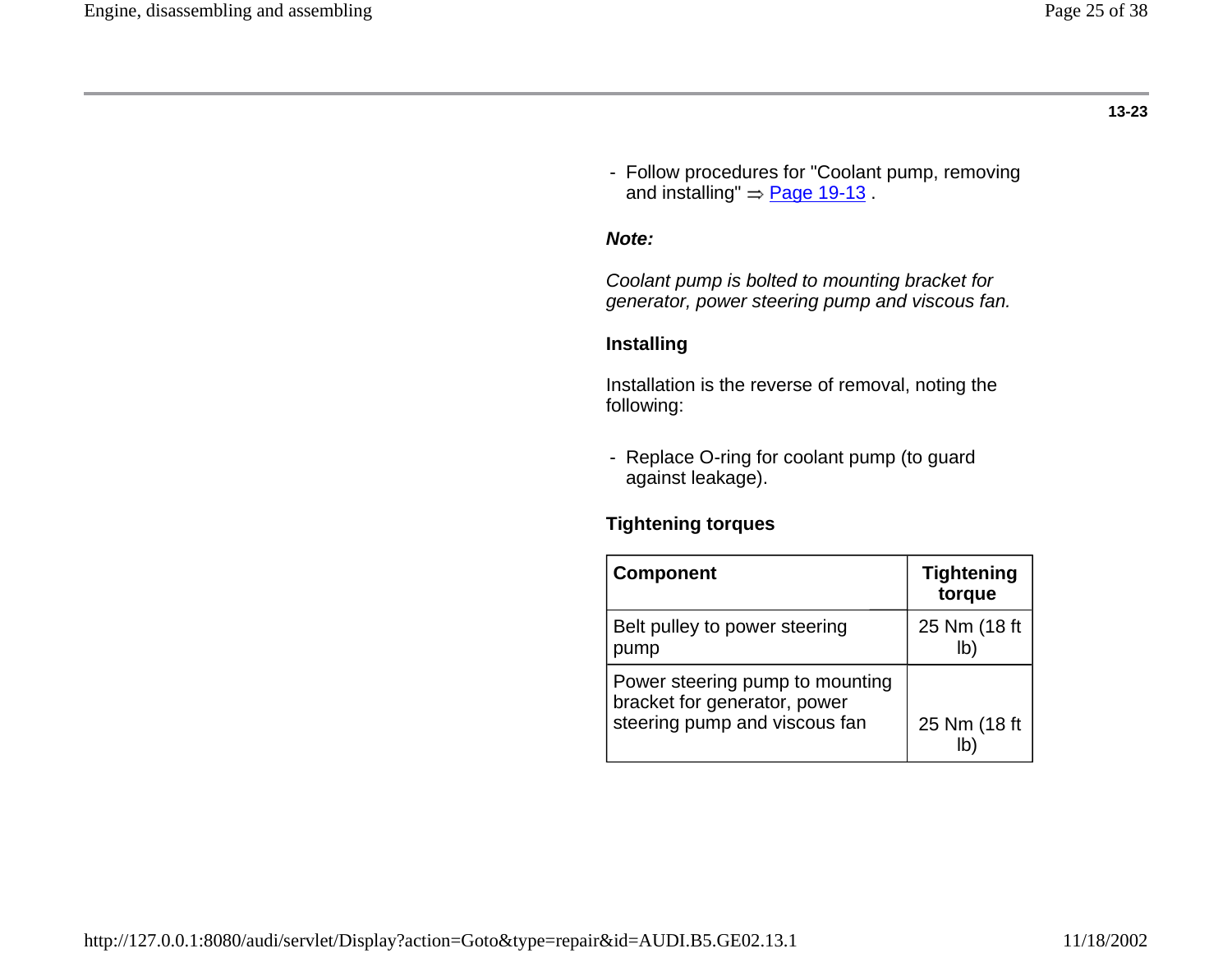

### **Toothed belt, overview**

### *CAUTION!*

*Before removing toothed belt, note direction of rotation with chalk or felt-tip marker. Reversing the direction of rotation of a used belt can destroy the belt. When installing the ribbed belt, make sure it is seated correctly on the pulley.*

- **1 - Bolt**
	- $\triangleq$  10 Nm (7 ft lb)
- **2 - Bolt**
	- $\triangleq$  10 Nm (7 ft lb)
- **3 - Bolt**
	- $\triangleq$  10 Nm (7 ft lb)
- **4 - Bolt**
	- 20 Nm (15 ft lb)
- **5 - Upper toothed belt cover**
	- To remove, unbolt ribbed belt tensioner
	- When installing, carefully hook into lower toothed belt cover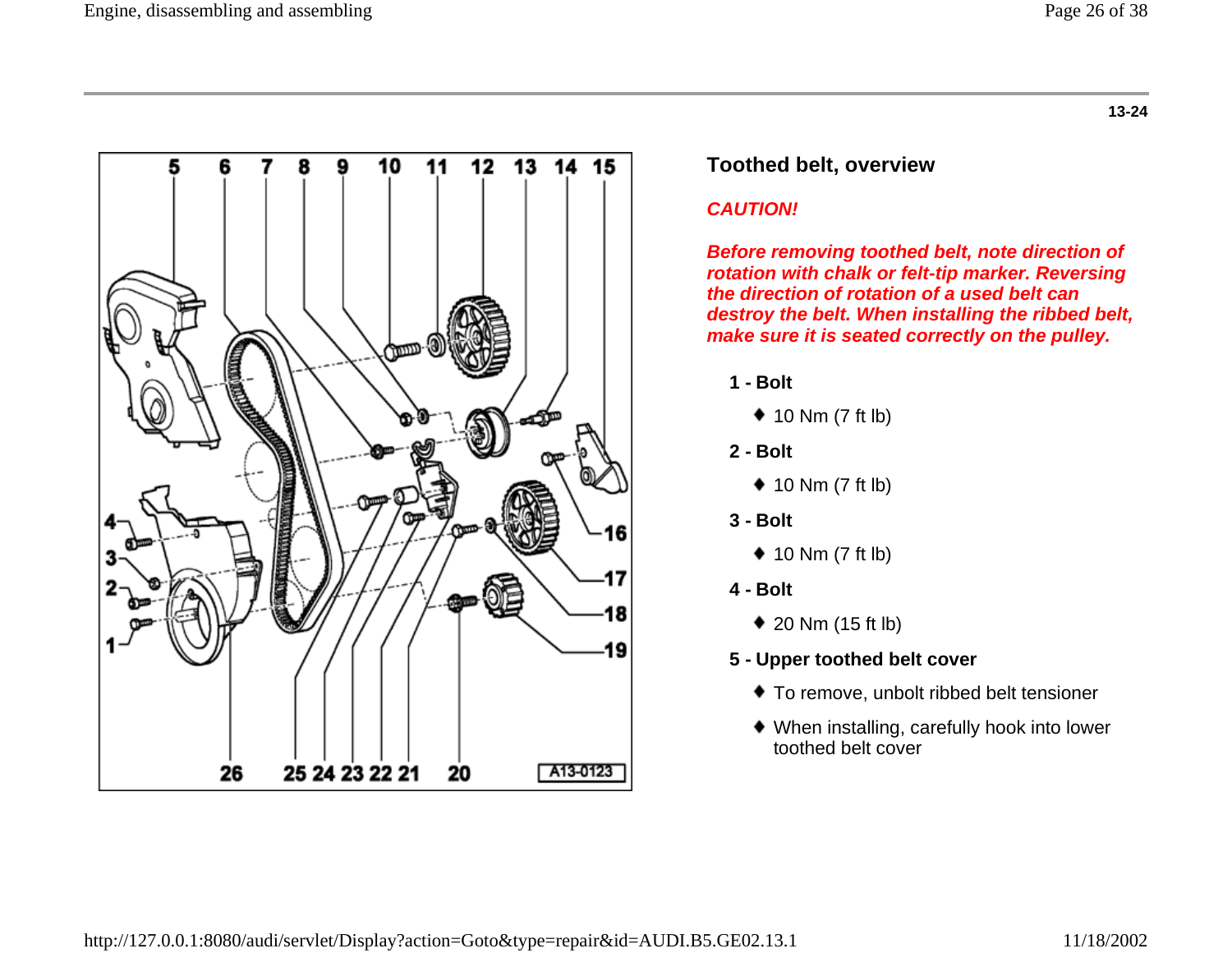

### **6 - Toothed belt**

- ◆ Before removing, note direction of rotation using chalk or felt-tip marker
- Check for wear
- Removing  $\Rightarrow$  Page 13-29
- Installing (adjusting valve timing)  $\Rightarrow \underline{Page}$ 13-32
- **7 - Bolt for tensioner**
	- 25 Nm (18 ft lb)
- **8 - Nut**
	- $\triangleq$  10 Nm (7 ft lb)
- **9 - Washer**
- **10 - Bolt**
	- 65 Nm (48 ft lb)
	- Use 3036 retainer for loosening and tightening
- **11 - Washer**
- **12 - Camshaft gear**
	- ◆ For exhaust camshaft
	- ◆ For removing and installing, remove toothed belt  $\Rightarrow$  Page 13-29
	- $\bullet$  Installation position  $\Rightarrow$  Fig.  $\Rightarrow$  1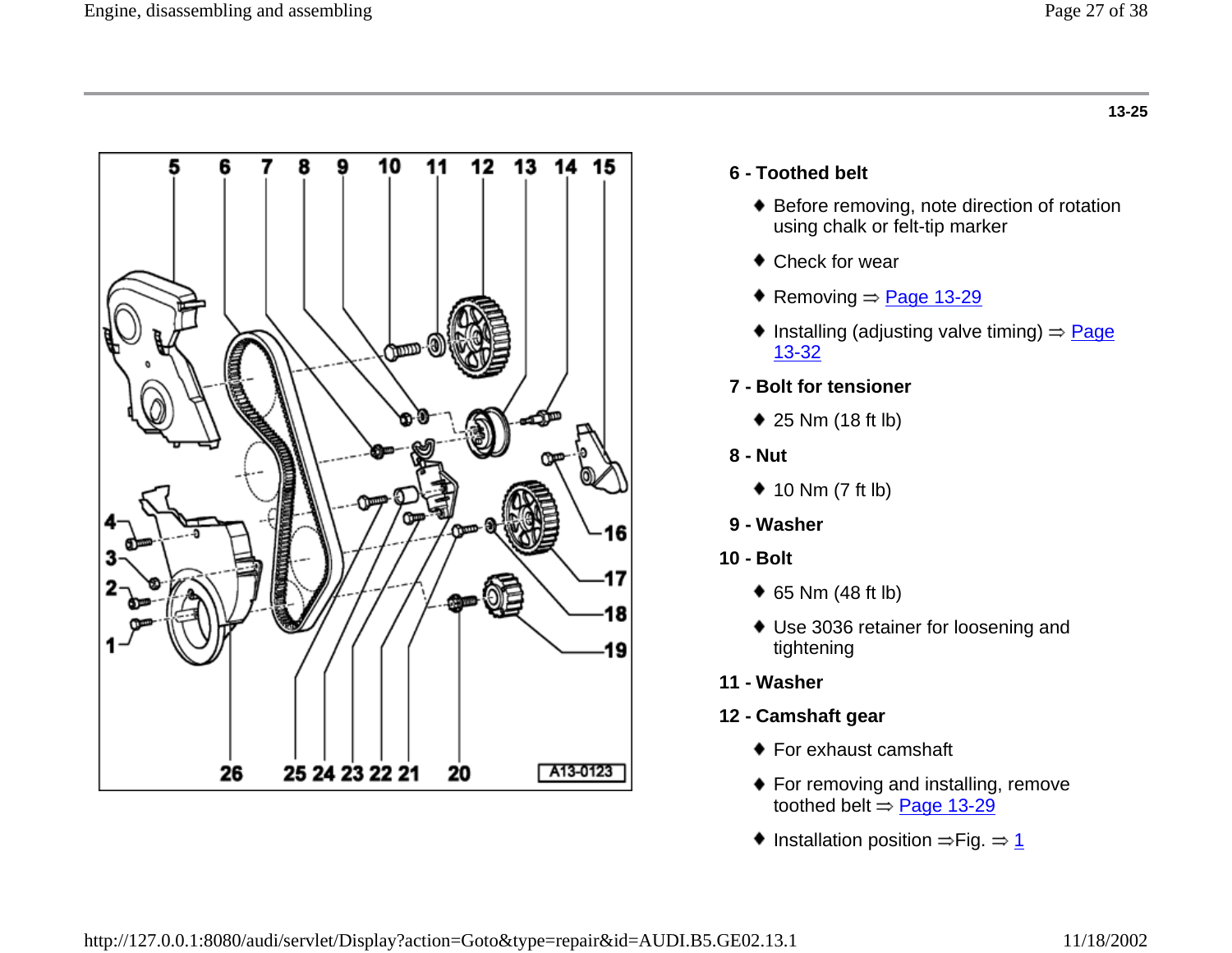**13 - Tensioner**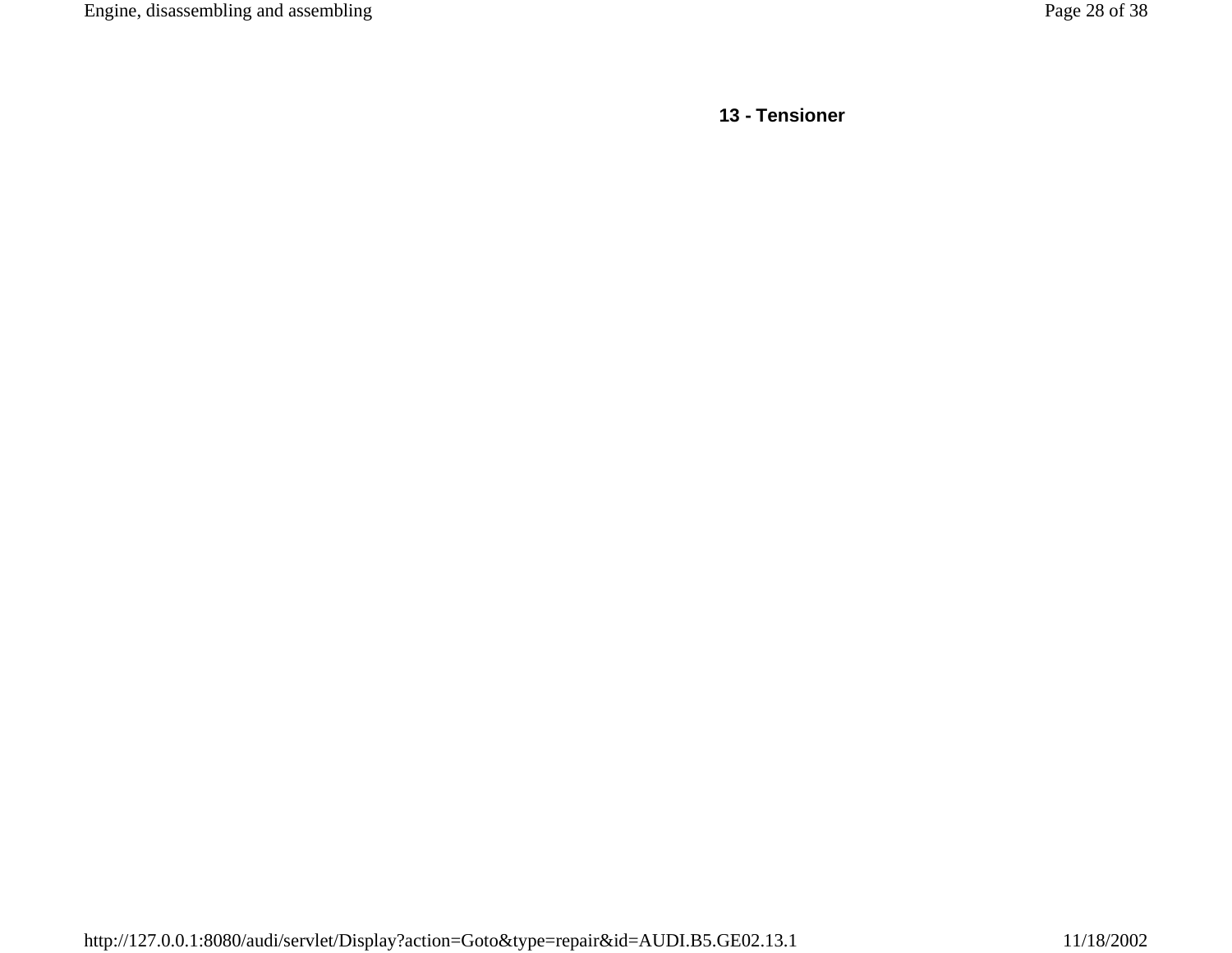

- **14 - Connecting bolt**
	- 25 Nm (18 ft lb)
	- ◆ For tensioner
- **15 - Rear toothed belt cover**
- **16 - Bolt**
	- ◆ 20 Nm (15 ft lb)
- **17 - Intermediate shaft gear**
- **18 - Washer**
- **19 - Toothed belt gear for crankshaft**
	- ◆ Contact surface between toothed belt gear and crankshaft must be free of oil
	- $\bullet$  Installation only possible in one position
- **20 - Bolt for toothed belt gear for crankshaft**
	- Always replace
	- $\blacklozenge$  90 Nm (66 ft lb) + additional 1/4 turn (90 $^{\circ}$ )
	- ◆ Do not oil
	- Use 3099 retainer for loosening or tightening
	- $\triangleleft$  Attach 3099 retainer  $\Rightarrow$  Page 13-39
	- ◆ To secure retainer, remove torque support bracket  $\Rightarrow$  Page 17-2, item 5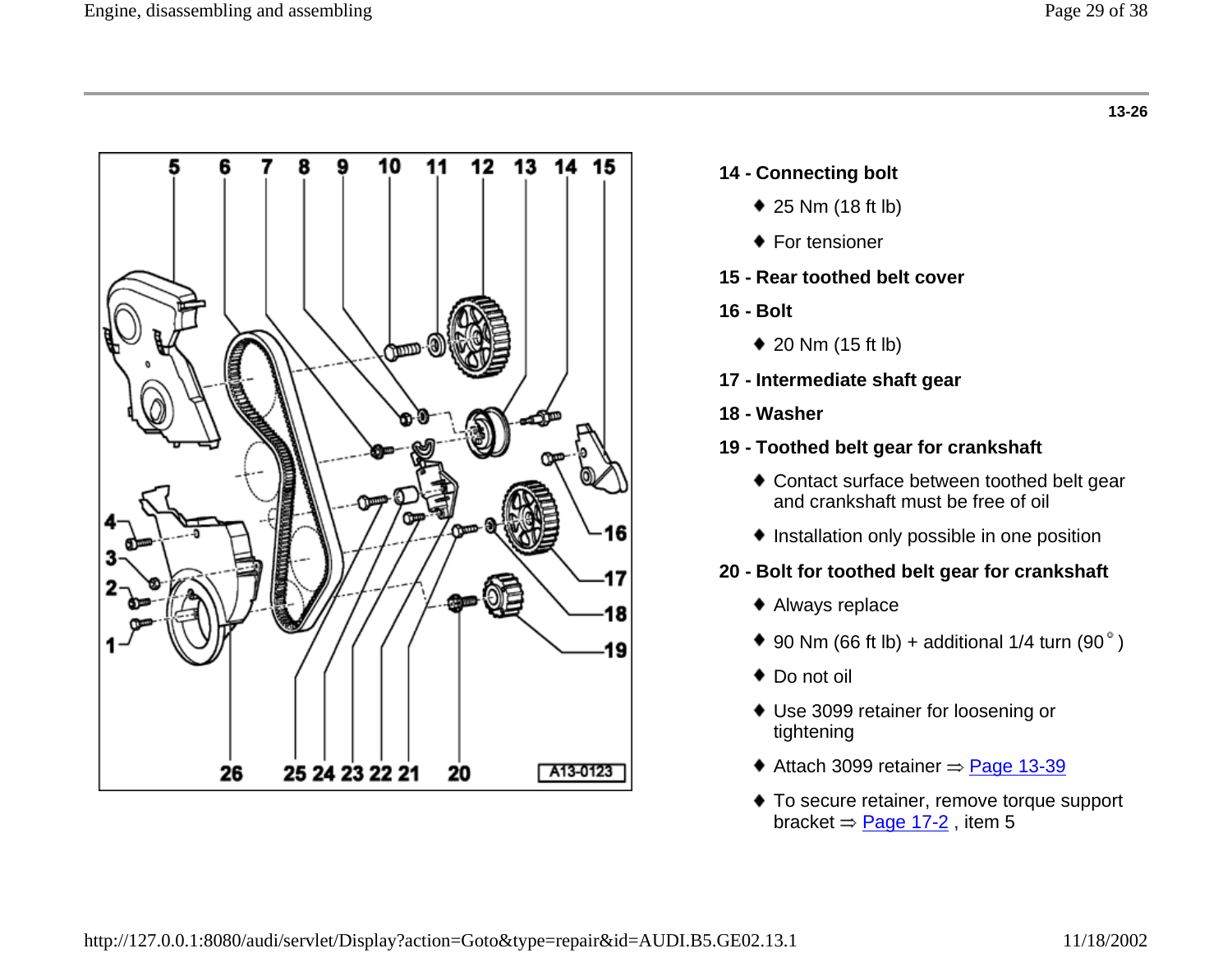

- **21 - Bolt**
	- 65 Nm (48 ft lb)
	- Use 3036 retainer when loosening or tightening
- **22 - Toothed belt tensioner**
- **23 - Bolt**
	- $*$  10 Nm (7 ft lb)
- **24 - Idler pulley**
- **25 - Bolt**
	- 25 Nm (18 ft lb)
- **26 - Lower toothed belt cover**
	- $\bullet$  To remove, remove vibration damper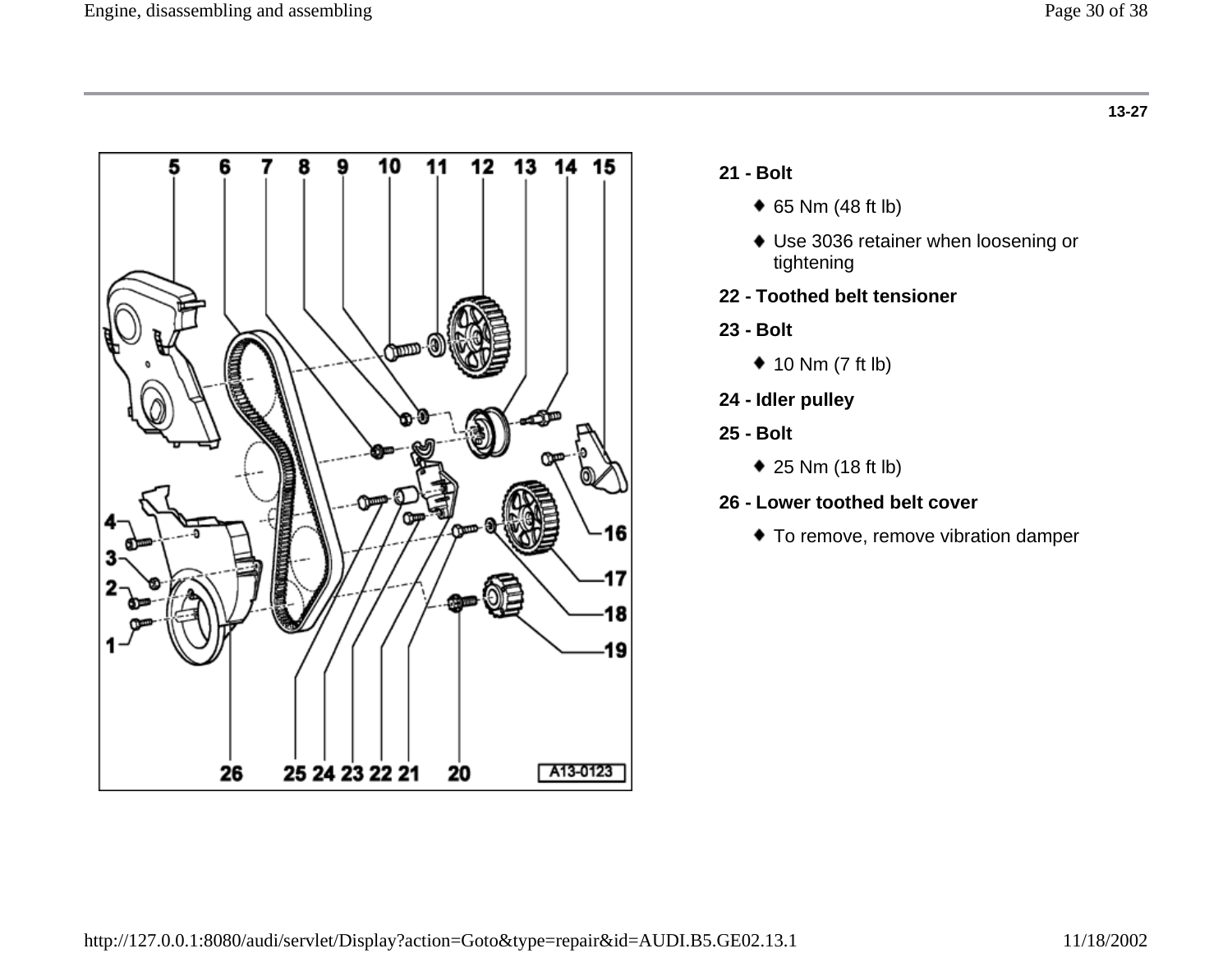

## **Fig. 1 Installation position for camshaft gear**

Thin rib of camshaft gear points outward (arrows) and TDC Cyl. 1 marking is visible.

∢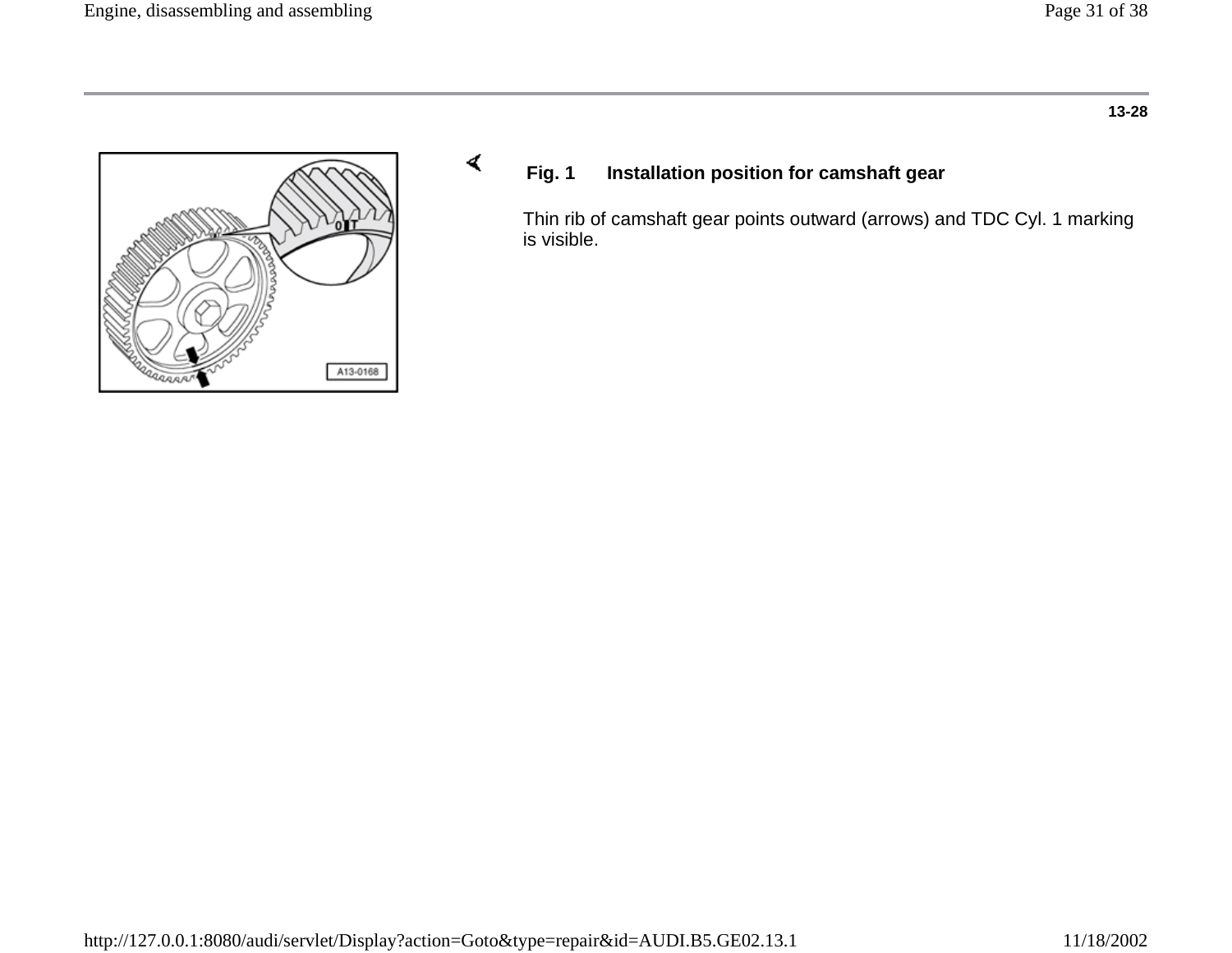## **Toothed belt, removing and installing**

#### **Removing**

- Engine installed
- Lock carrier in service position  $\Rightarrow$  Page 13-1

### **Special tools and equipment**

- V159 pin wrench
- Remove ribbed belt and ribbed belt tensioner  $\Rightarrow$ Page 13-15
- Remove viscous clutch (with belt pulley)  $\Rightarrow$  Page 13-14 , Fig.  $\Rightarrow$  1.
- Remove upper toothed belt cover.

### *CAUTION!*

*Before removing toothed belt, note direction of rotation with chalk or felt-tip marker. Reversing the direction of rotation of a used belt can destroy the belt.*



- Turn crankshaft at central bolt of toothed belt gear in direction of engine rotation to TDC Cyl.1 marking (arrows).

∢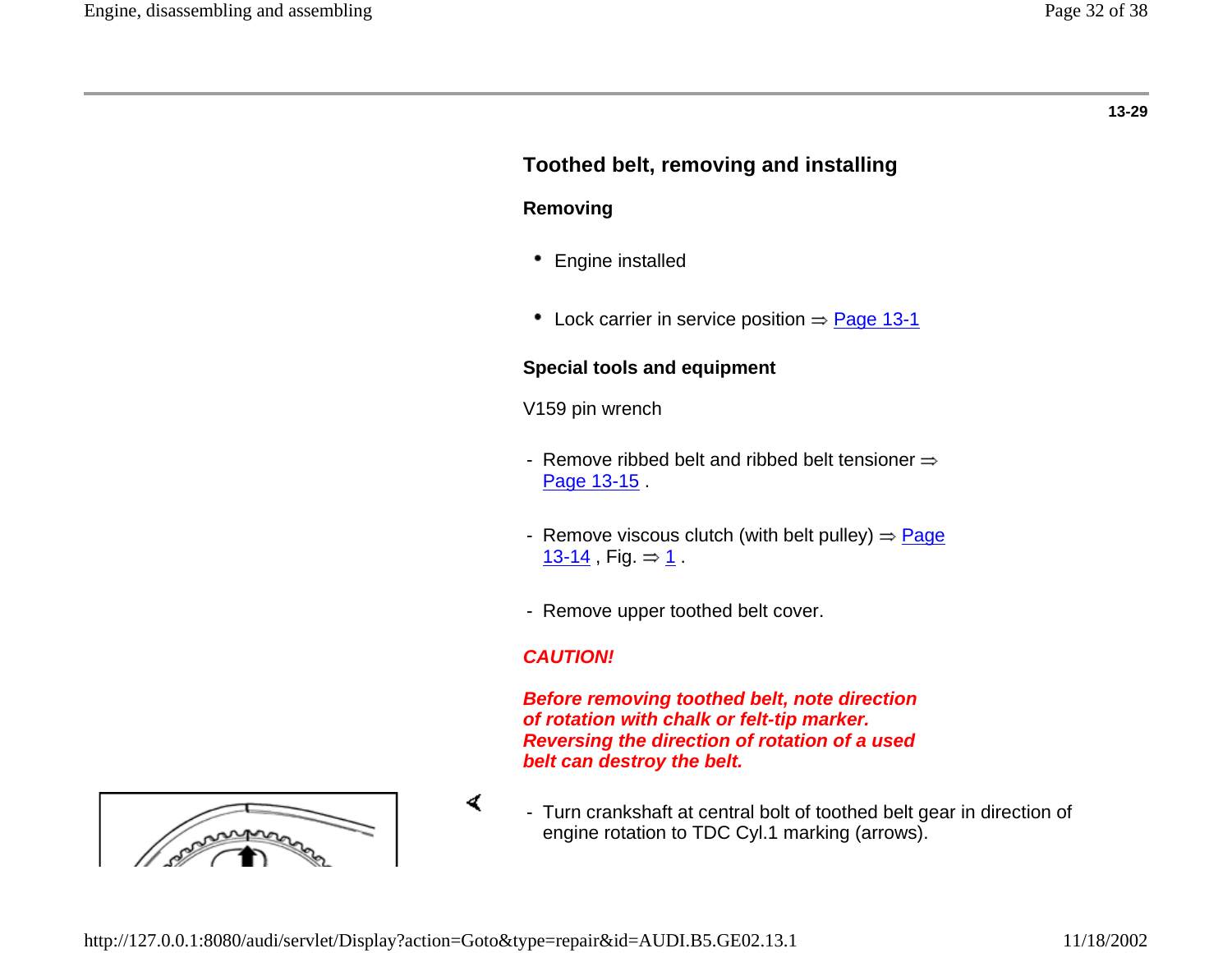

- Remove vibration damper.

∢

∢

- Remove lower toothed belt cover (arrows).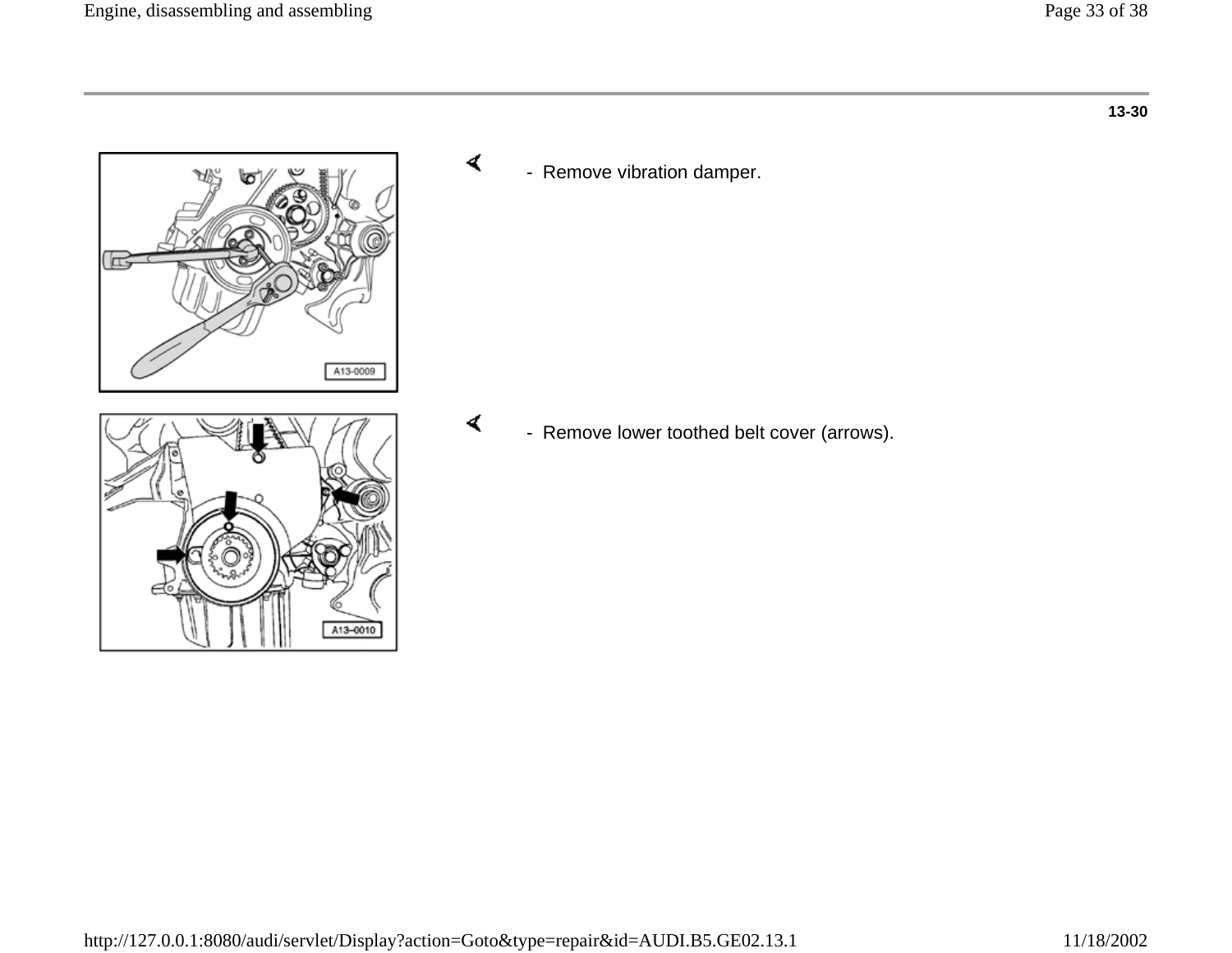



- Using Torx ® wrench T45, loosen toothed belt tensioner (lower arrow).
- Push toothed belt tensioner downward.
- Remove toothed belt.

∢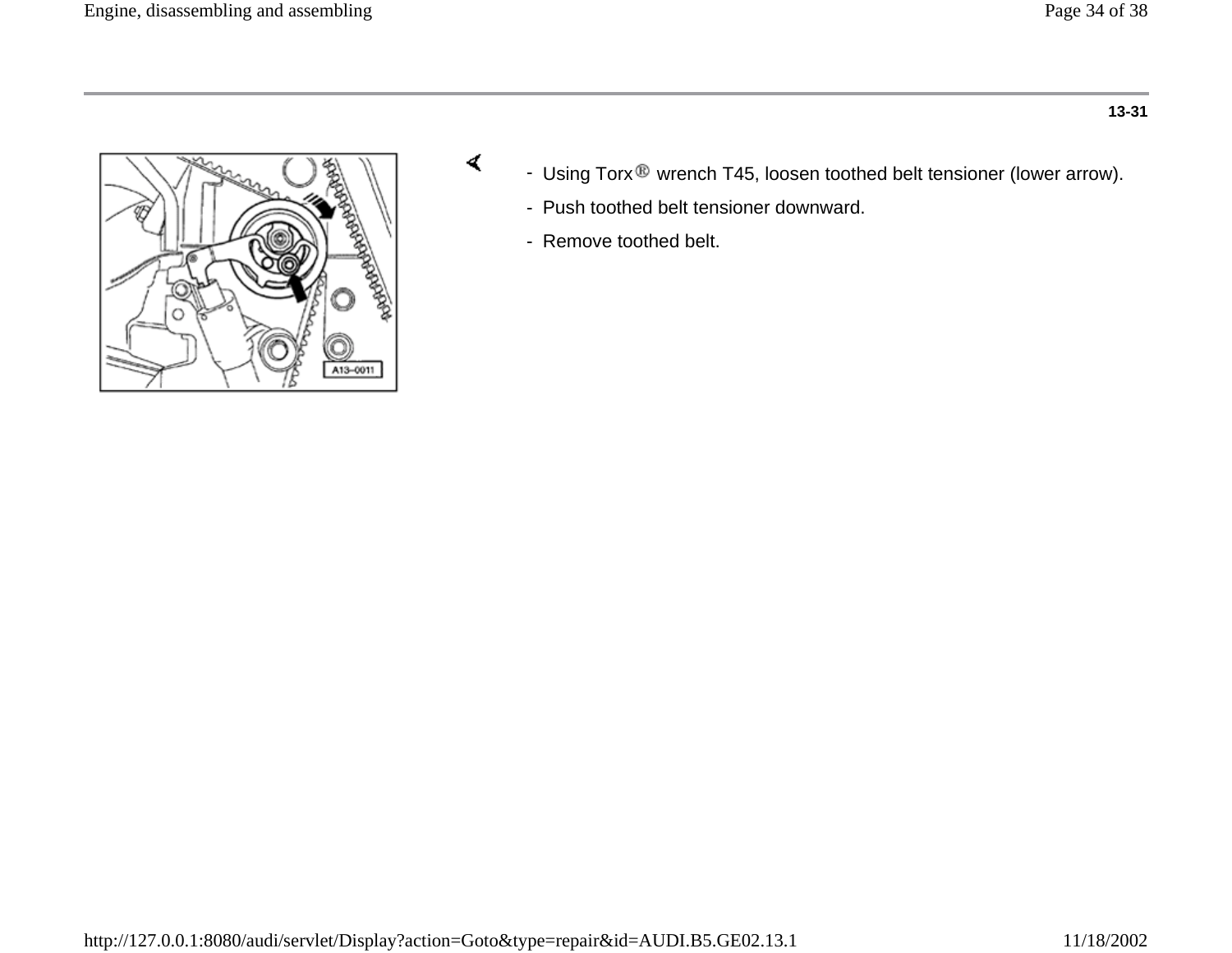### **Installing (adjust valve timing)**

#### *Note:*

- *Use the following procedure to adjust toothed belt, even for repairs that only require removal of toothed belt from camshaft gear.*
- *Adjustments can be made on a hot or cold engine.*

#### *CAUTION!*

*When turning camshaft, crankshaft may not be at TDC for any cylinder. Valves and/or piston heads may be damaged.*

- Align marking on camshaft gear to marking on cylinder head cover.
	- Place toothed belt on crankshaft gear noting direction of rotation.
	- Install lower toothed belt cover.
	- Using a bolt, secure vibration damper/belt pulley (note locating point).
	- Set crankshaft to TDC Cyl. 1 position.
	- Place toothed belt on belt tensioner and camshaft gear.



∢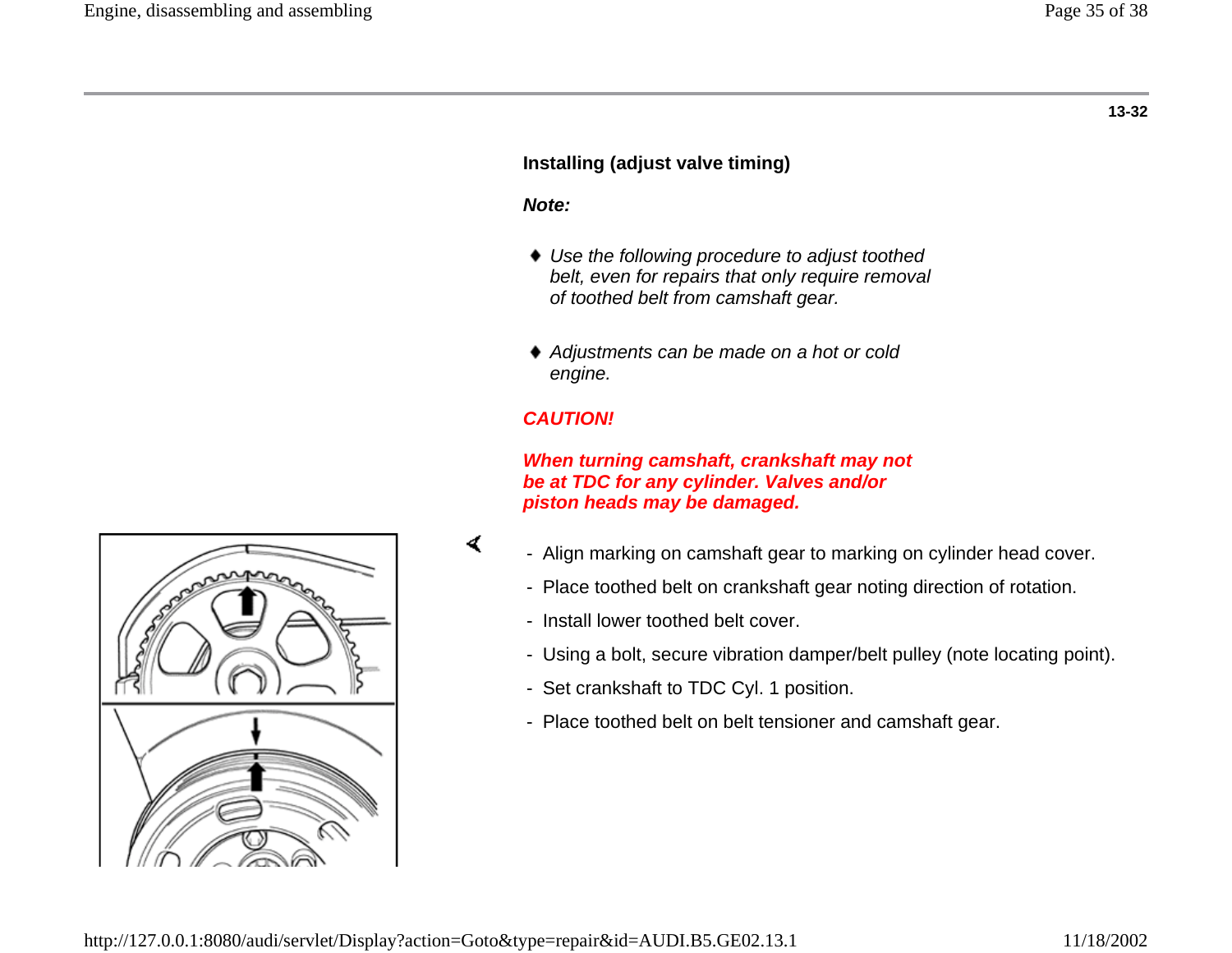

- Tighten toothed belt by turning tensioner -A- to right using 2 pin spanner (i.e. Matra V159 pin wrench) until cylinder -1- is fully extended and tensioner -2- is raised by approx. 1 mm.
	- Tighten mounting bolt -3- hand tight.
	- Turn crankshaft 2 rotations in running direction.

- ∢ - Check area -A- for proper alignment with the upper edge of piston -2- (Fig. A13-0012) and adjust if necessary.
	- ◆ Area -A-: adjustment OK
	- ◆ Area -B-: wear limit
	- ◆ Area -C-: re-adjust and check belt drive including tensioner for wear

#### *Note:*

∢

*If edge of piston is located in area -A-, measurement -D- is between 25-29 mm (0.984-1.142 in.).*

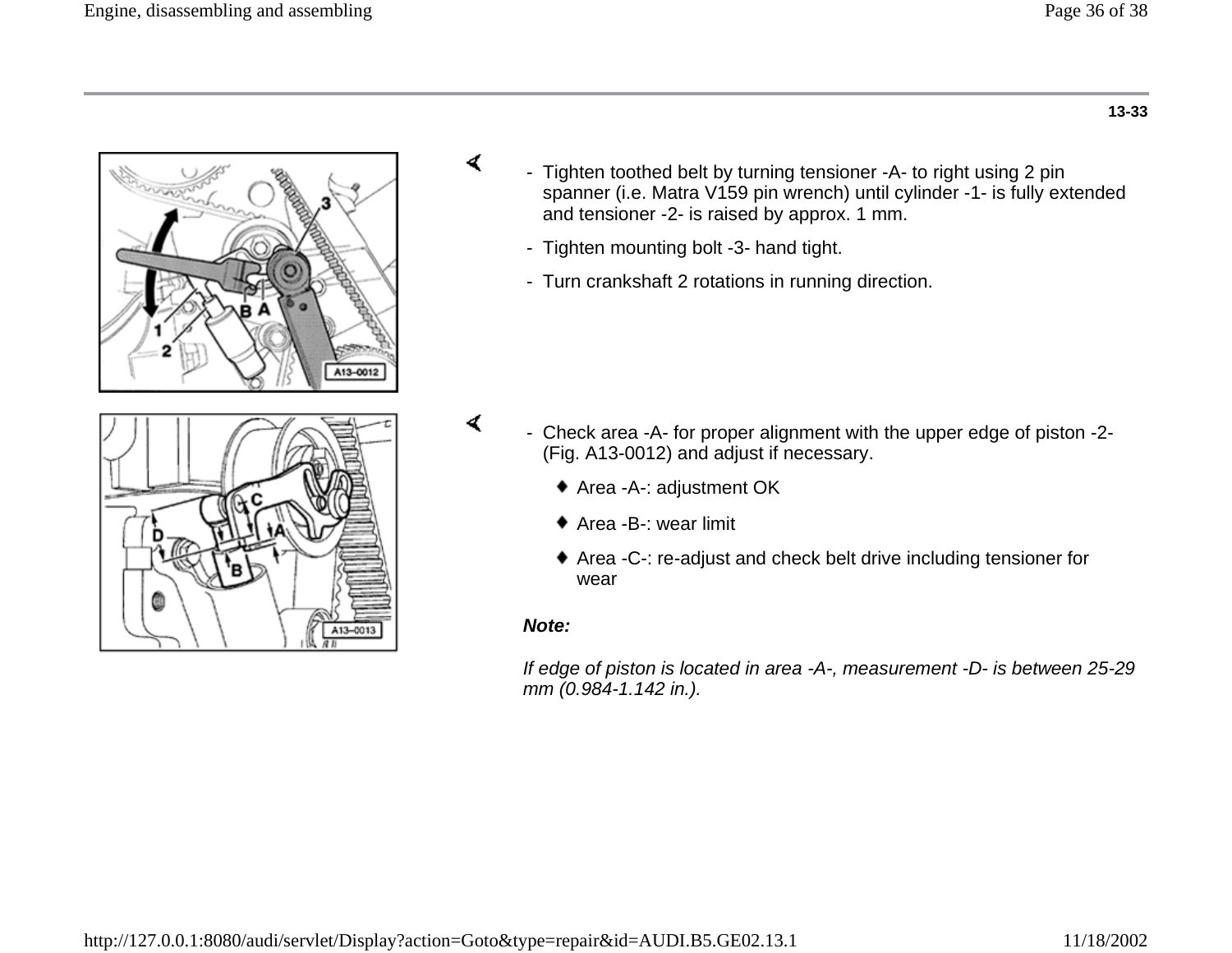

- Counterhold toothed belt tensioner using 2 pin spanner -B- and tighten mounting screw -3-.

- Turn crankshaft at central bolt for toothed belt gear two rotations in direction of engine rotation, until camshaft and crankshaft markings align with their respective reference points.
	- Install vibration damper/belt pulley.
	- Install upper toothed belt cover.
	- Install ribbed belt and ribbed belt tensioner  $\Rightarrow$  Page 13-17.

#### *Note:*

∢

∢

*When installing the ribbed belt, make sure it is seated correctly on the pulley.*